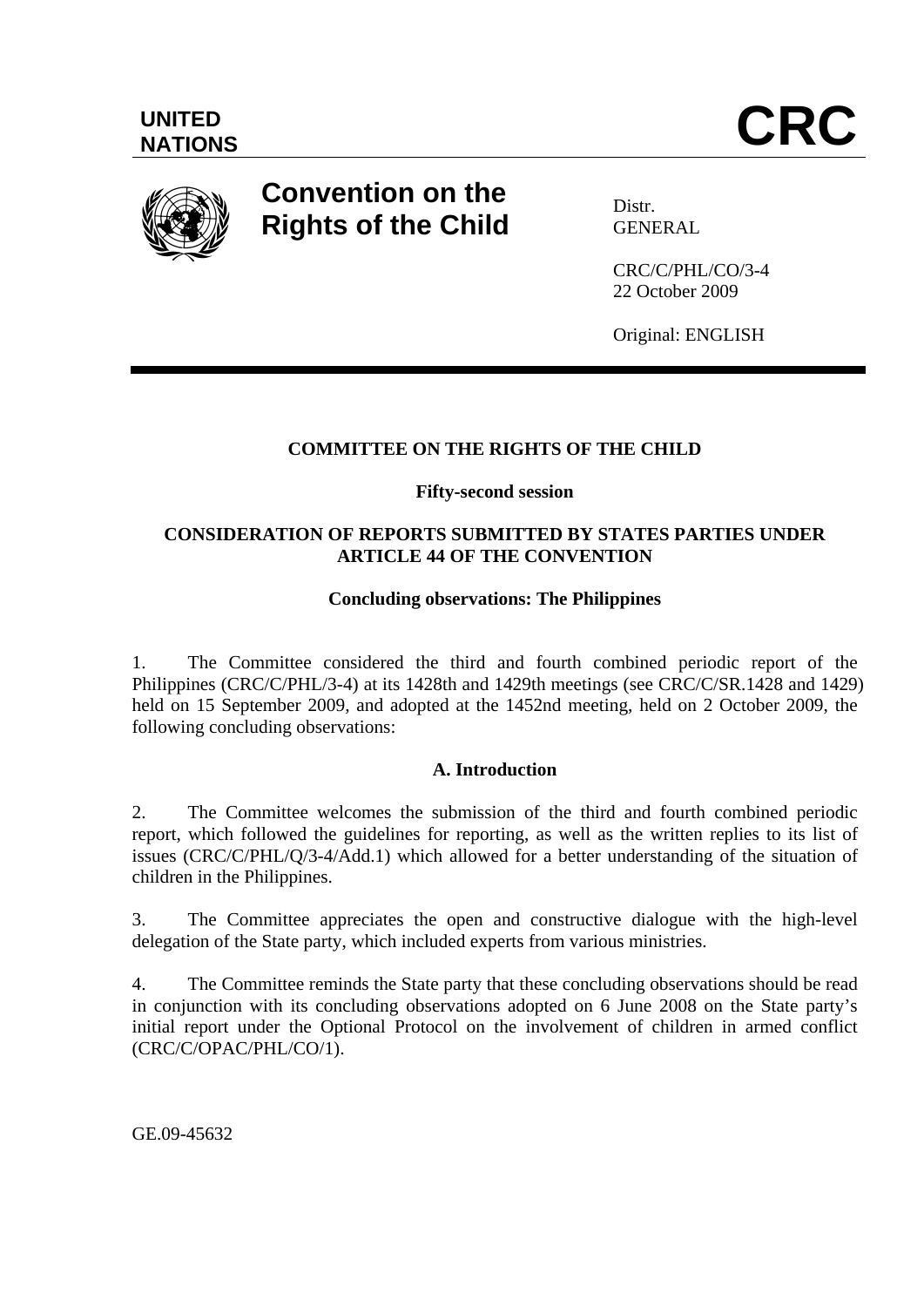# **B. Follow-up measures undertaken and progress achieved by the State party**

5. The Committee welcomes a number of positive developments in the reporting period, aimed at protecting and promoting the rights of children, including:

- (a) The enactment, in August 2009, of the Magna Carta of Women (Republic Act 9710);
- (b) The adoption, in 2006, of the Juvenile Justice and Welfare Act (Republic Act 9344) which establishes a comprehensive juvenile justice and welfare system and creates the Juvenile Justice and Welfare Council under the Department of Justice, and of its Implementing Rules and Regulations (IRR);
- (c) The enactment, in 2006, of Republic Act 9346, prohibiting the imposition of the death penalty; and
- (d) The creation, in February 2006, of the Sub-Committee on Children Affected by Armed Conflict and Displacement (SC CAACD) of the Council for the Welfare of Children, mandated to promote child welfare focusing on armed conflict and displacement.

6. The Committee welcomes the ratification, on 20 November 2007, of the Second Optional Protocol to the International Covenant on Civil and Political Rights, aiming at the abolition of death penalty and the ratification, on 15 April 2008, of the Convention on the Rights of Persons with Disabilities.

## **C. Factors and difficulties impeding the implementation of the Convention**

7. The Committee is aware that the Philippines is an archipelagic State and that this, coupled with the fact that it is particularly prone to natural disasters, in particular typhoons, create objective difficulties and challenges to implementing adequate programmes and services for children, especially for those living in rural and remote areas.

8. The Committee regrets the fact that decades of armed conflict, localized in the South of the Philippines in Mindanao, have had and continue to have a negative impact on the overall human rights situation in the State party, including on the realization of the rights of the child.

## **D. Main areas of concern and recommendations**

## **1. General measures of implementation (arts. 4, 42 and 44, paragraph 6 of the Convention)**

## **The Committee's previous recommendations**

9. The Committee notes with satisfaction that certain concerns and recommendations (CRC/C/15/Add.259) expressed after the consideration of the second periodic report of the State party in 2005 have been addressed, in particular with regard to administration of juvenile justice. However, it regrets that many of its recommendations have been insufficiently or only partly addressed.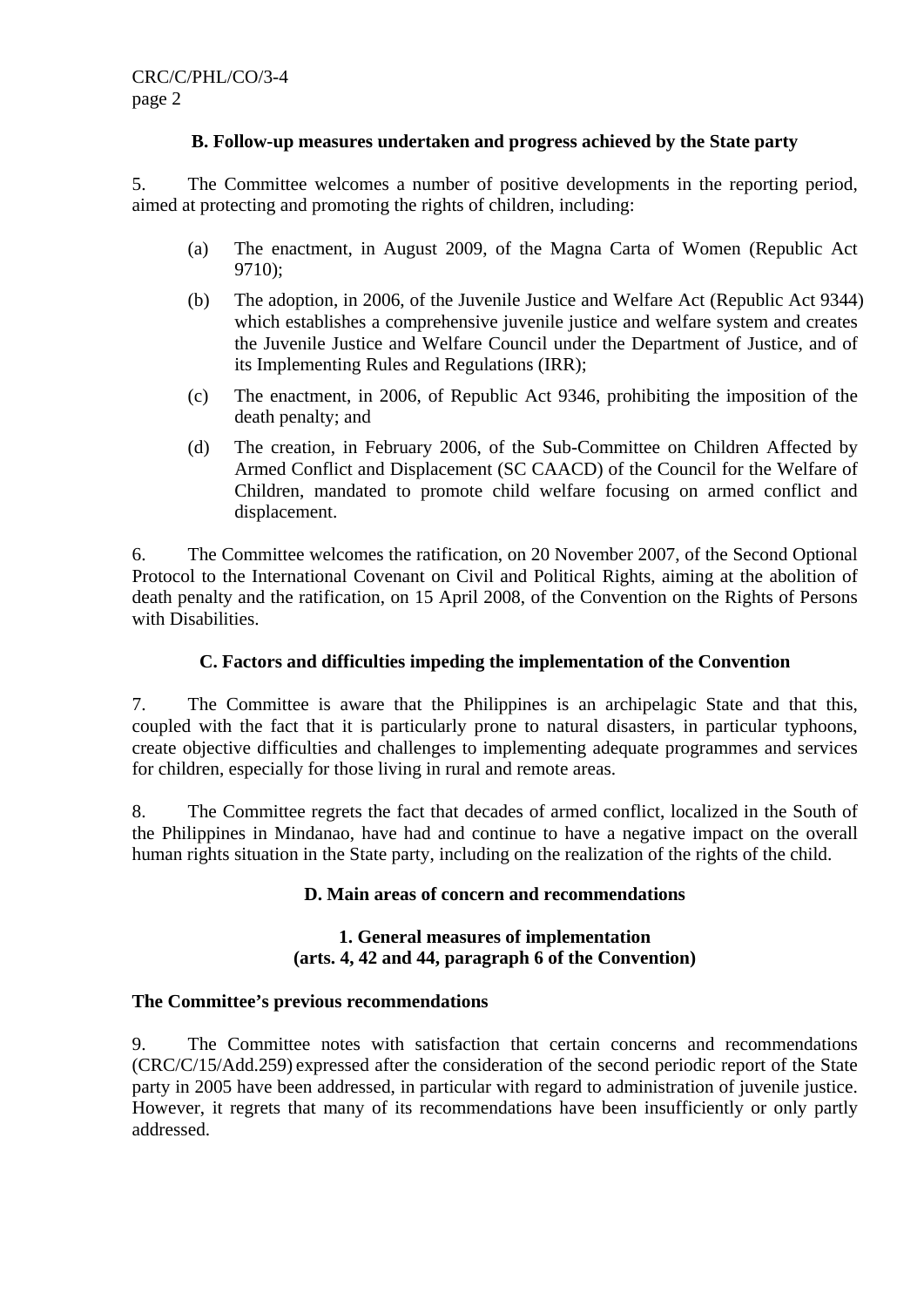**10. The Committee urges the State party to make every effort to address the previous recommendations that have been partly, insufficiently or not implemented at all, including those relating to the minimum age of sexual consent, discrimination against children born out of wedlock, child pornography, the prohibition of torture and the prohibition of corporal punishment and other forms of violence in the home, schools, in public and private institutions and in the alternative care system. The Committee also urges the State party to provide adequate follow-up to the recommendations contained in the present concluding observations in its next periodic report.** 

# **Legislation**

11. While noting a number of legislative initiatives in the State party, the Committee remains concerned at the lack of legislation with regard to the prohibition of corporal punishment, the prohibition of torture and the status of children born out of wedlock. The Committee also notes the fairly advanced general legal framework adopted by the State party but it remains concerned at the lack of implementation and legal enforcement of legislation pertaining to children, especially the 1992 Child Protection Act (Republic Act 7610).

**12. The Committee recommends that the State party take all necessary measures to ensure the full and effective implementation of its domestic laws in order to better protect the rights of the child and to harmonize its legislation fully with the provisions and principles of the Convention, including through the expeditious adoption of the Anti-Corporal Punishment Act (Bill No. 682), Bill No. 5846 criminalizing torture, the Anti-Child Pornography Act (Bill No. 2317) and the Age of Statutory Rape and Acts of Sexual Abuse Act (Bill No. 2172). The Committee also recommends that the State party enact legislation to address the status of children born out of wedlock.** 

# **Coordination**

13. The Committee notes that the mandate of the Council for the Welfare of Children (CWC) was affirmed by Executive Order 806 of 8 June 2009 and that the CWC continues to be the focal inter-agency body for children in the Philippines with the mandate to coordinate the implementation and enforcement of all laws, policies, programmes and measures for children. The Committee notes the existence of the Presidential Human Rights Committee (PHRC) and its activities regarding the implementation of human rights in the Philippines as well. The Committee welcomes the State party's initiatives to address the lack of implementation at the local level through the establishment of Local Councils for the Protection of Children (LPCPs) at *barangay*, municipal, city and provincial levels, as well as of 17 Regional Sub-Committees for the Welfare of Children (RSCWCs), linking the national government with the local government units. However, the Committee expresses its concern at the lack of human and financial resources allocated to the CWC, LCPCs and RSCWCs which may prevent the effective functioning of such mechanisms.

**14. The Committee urges the State party to continue and strengthen its measures to improve the coherence of efforts on behalf of children, especially the effective coordination between existing bodies, namely the CWC and the PHRC, taking into account their specific**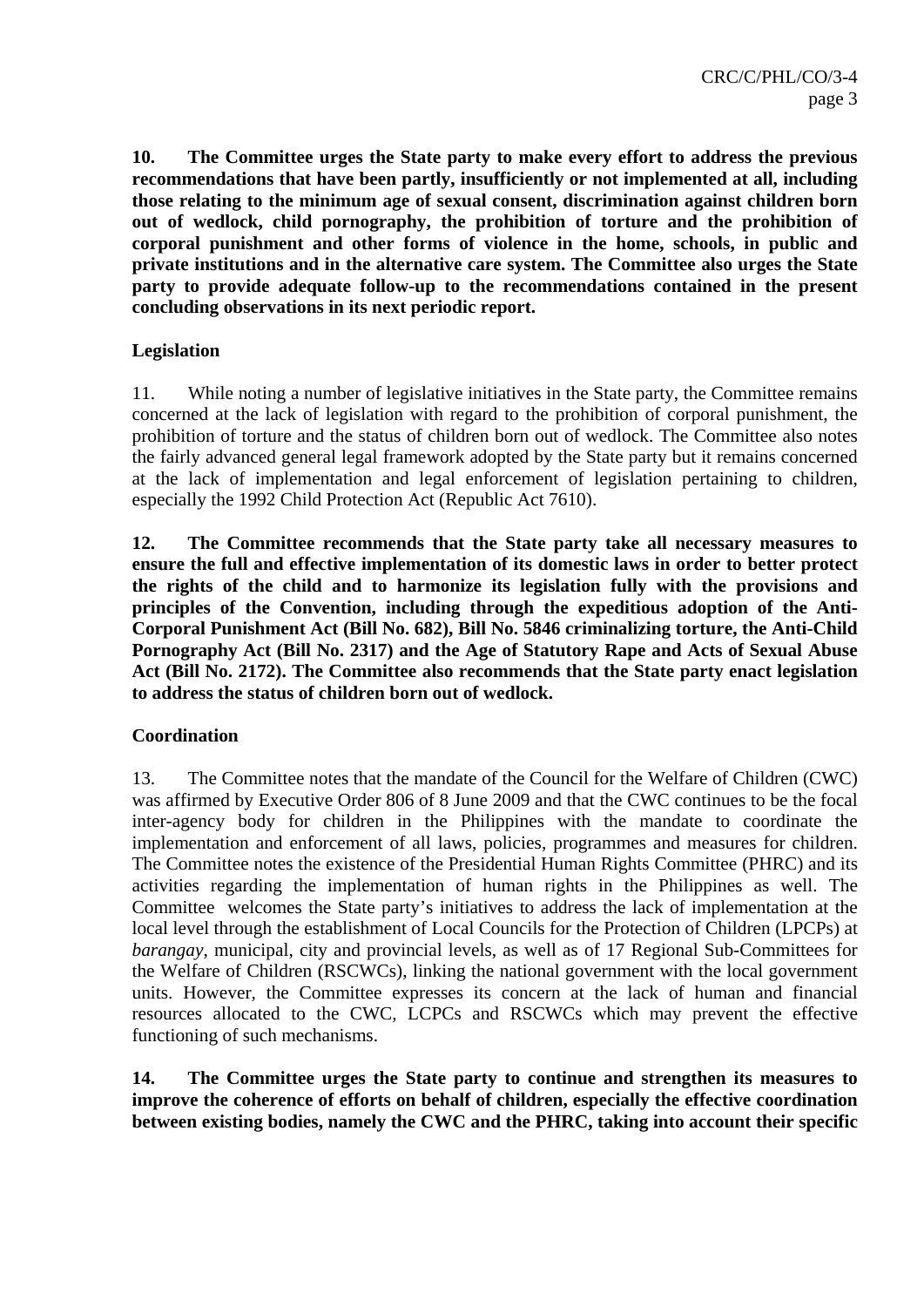CRC/C/PHL/CO/3-4 page 4

**status and competencies. The Committee recommends that the State party strengthen the authority of the CWC as the main coordination body for children and ensure the allocation of adequate human, financial and technical resources for the CWC in particular as well as the LCPCs and the RSCWCs to ensure the effective functioning of such mechanisms. The Committee also encourages the State party to establish LCPCs in the remaining** *barangays***, municipalities, cities and provinces in order to achieve full territorial coverage.** 

## **National Plan of Action**

15. The Committee notes with appreciation that the State party has formulated a National Plan of Action (NPAC) for the implementation of the National Strategic Framework for Plan Development for Children 2000-2025 (Child 21). The Committee also appreciates that the State party has sought technical assistance from UNICEF for the implementation of the sixth and seventh Country Programmes (CPC 6/7) to facilitate the localization of the NPAC and mainstream child rights in local development planning. However, the Committee remains concerned that the existing resources and mechanisms are insufficient to implement, monitor and evaluate the NPAC, especially at the local level.

**16. The Committee recommends that the State party ensure mainstreaming of the NPAC by providing and clearly identifying specific budget lines for it as well as across all relevant sectoral and regional programmes of the National Budget. It also recommends that the State party set up adequate follow-up mechanisms to ensure full implementation and that these plans are equipped with evaluation and monitoring mechanisms to regularly assess progress achieved and identify possible deficiencies for remedial action, across sectors and regions. The Committee further recommends that local government units (LGUs) in all municipalities, cities and provinces be provided with adequate resources for the implementation of the NPAC and the Convention, and that this be done in an open, consultative and participatory way. Furthermore, the Committee recommends that the State party involve non-governmental organizations more actively in the monitoring and evaluation of the NPAC.** 

# **Independent monitoring**

17. The Committee notes with appreciation that the Child Rights Center within the Commission on Human Rights of the Philippines (CHRP) is functioning as an Ombudsman for Children with a mandate to receive complaints from children but it is concerned that the Center does not have sufficient human and financial resources or an adequate legal basis for these activities.

**18. With reference to the Committee's general comment No. 2 (2002) on the role of independent national human rights institutions in the promotion and protection of the rights of the child, the Committee recommends that the State party provide adequate human and financial resources to the Child Rights Center, through the CHRP, to ensure that the Center can effectively and independently exercise its mandate. The Committee also recommends that the State party support the prompt passing of the CHRP Charter that is awaiting approval by Congress to strengthen the protection and promotion of children's rights.**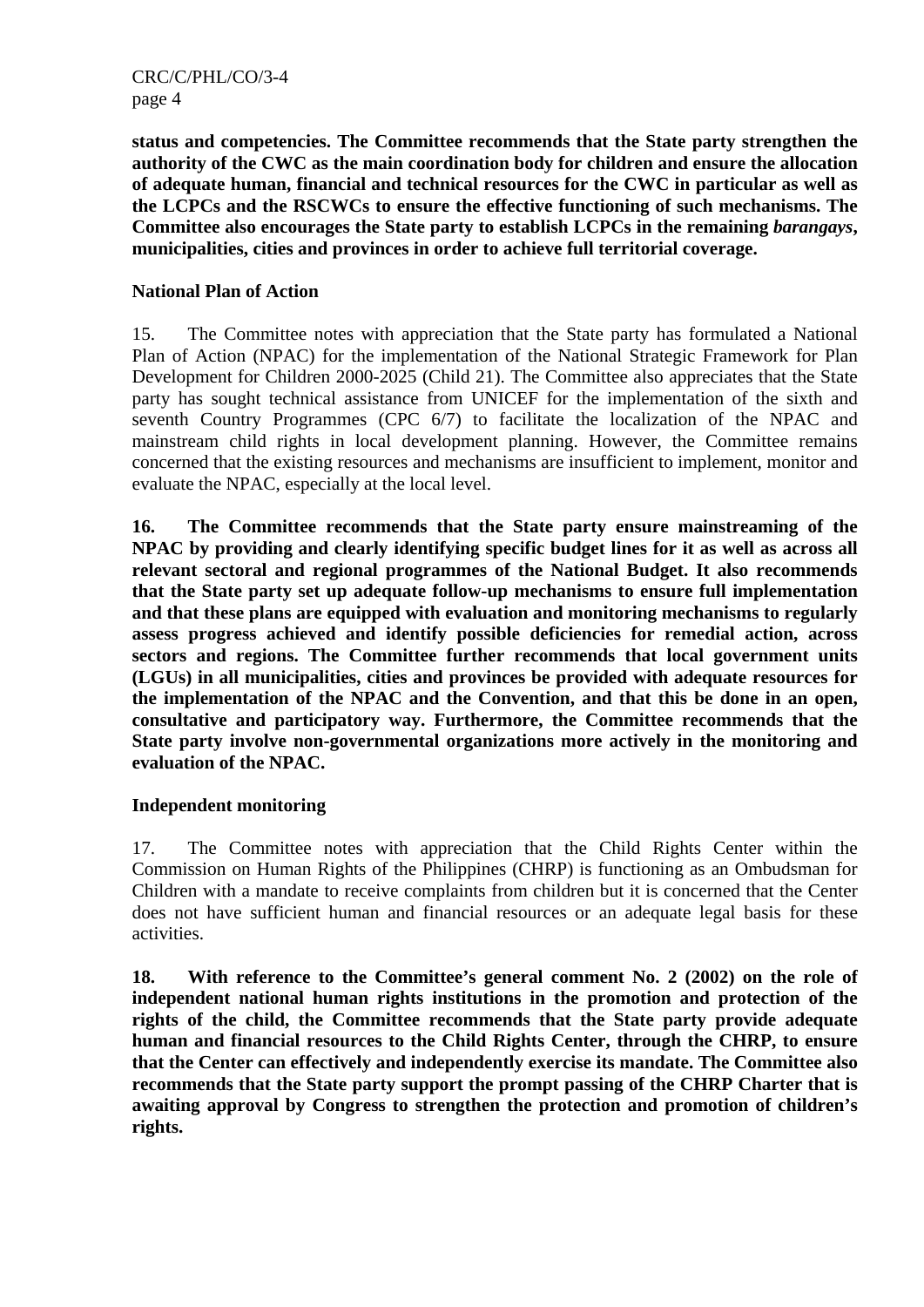## **Allocation of resources**

19. The Committee welcomes the various poverty reduction strategies and initiatives targeting low-income families and aimed at attaining the Millennium Development Goals (MDGs) and the World fit for children"" goals (WFFC). However, the Committee notes with concern that the budgetary allocations for children's social services, health services and education have decreased in terms of percentage of the national budget. In this regard, the Committee reiterates its deep concern at the fact that the State party allocates more than 30 per cent of its national budget to debt service-interest payment and that the share allocated to debt servicing has increased over the last years. The Committee is also concerned at the negative impact corruption may have on the allocation of already limited resources to effectively improve the promotion and protection of children's rights, including their right to education and health.

**20. The Committee urges the State party to prioritize and increase budgetary allocations for children at national and local levels. The Committee urges the State party, taking into account the Committee's recommendations during its Day of General Discussion in 2007 on "Resources for the Rights of the Child – Responsibility of the States", to:**

**(a) Utilize a child right's approach in the elaboration of the State budget by implementing a tracking system for the allocation and use of resources for children throughout the budget, thus providing visibility to the investment on children. The Committee also urges the State party to use this tracking system for impact assessments on how investments in any sector may serve "the best interests of the child", ensuring that the differential impact of such investment on girls and boys is measured;** 

**(b) Define strategic budgetary lines for disadvantaged or particularly vulnerable children and for those situations that may require affirmative social measures (such as birth registration) and make sure that those budgetary lines are protected even in situations of economic crisis, natural disasters or other emergencies;** 

**(c) In the context of the decentralization process currently carried out in the State party, ensure transparent and participatory budgeting through public dialogue and participation, especially of children, and for proper accountability by local authorities;** 

**(d) Enhance its actions to prevent and eliminate corruption in all sectors of society, including by strengthening its policies oriented at transparency and probity; and** 

**(e) Seek technical assistance for such purposes from, inter alia, UNICEF and the World Bank.** 

21. The Committee notes with concern that the Philippines, being one of the most highly mineralized countries in the world and a middle income economy in search of foreign investment, has not yet addressed the social and environmental impact, in particular on the situation of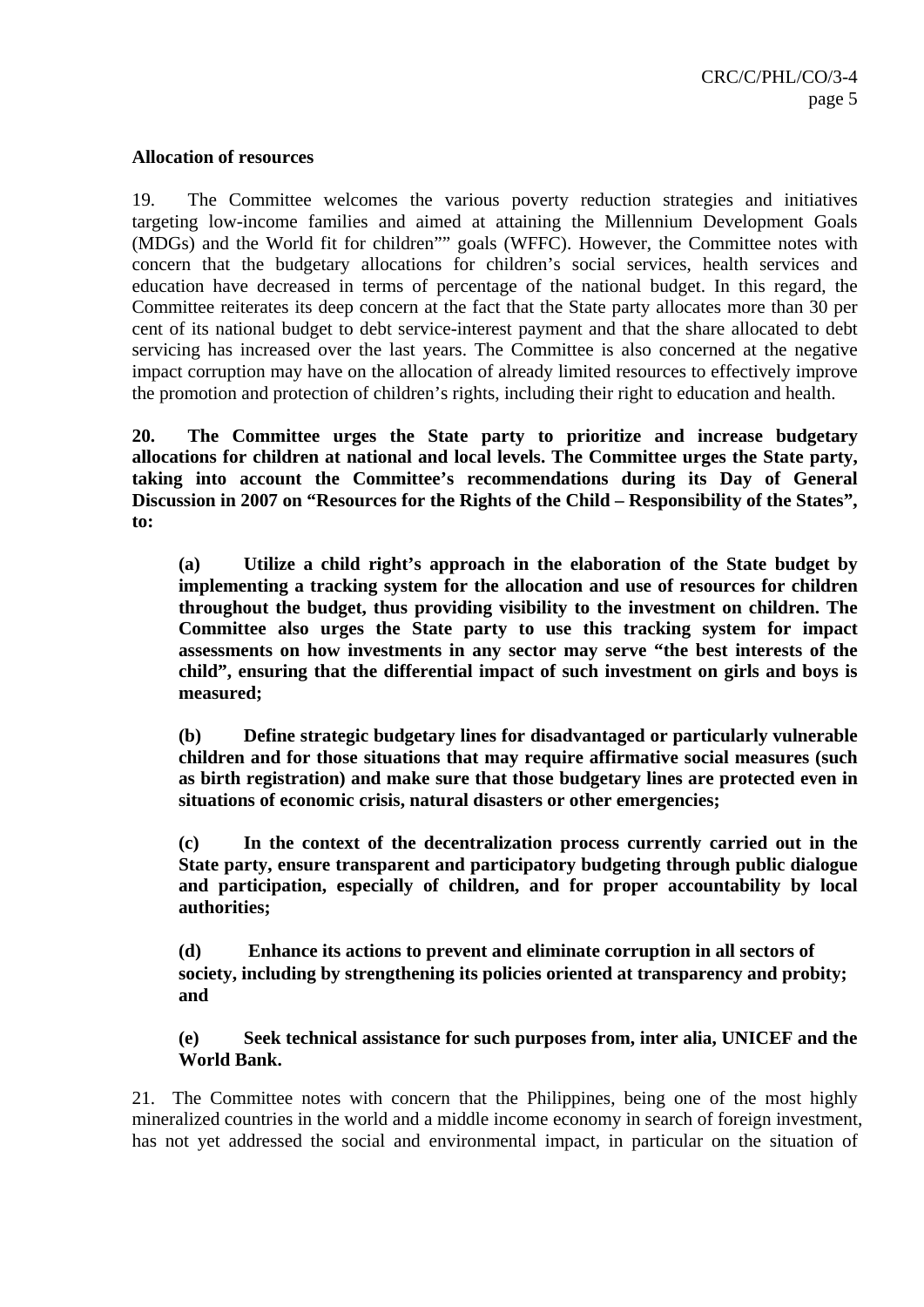children, of its 1995 Mining Act that allows up to 100 per cent foreign-owned companies to invest without regulation in large scale exploration, development and utilization of minerals, oil and gas. The Committee is especially concerned at reports from non-governmental and international sources that children are being acutely affected as families are removed from mining areas, indigenous people are being deprived of their ancestral lands and highly polluting technology is being utilized.

**22. While mindful of the need for foreign investment, the Committee recommends that the regulatory framework in the country include a requirement for social responsibility and environmental protection making international and national companies aware of and participants in the respect and fulfilment of children's rights.** 

# **Data collection**

23. The Committee acknowledges the State party's efforts to improve its data collection system and welcomes, in particular, the development by the CWC of the *Subaybay Bata* Monitoring System (SBMS), linked to the major national government agencies, the development of 143 indicators for the seven major clusters of child rights, as well as the publication of Annual State of the Filipino Children Reports. However, the Committee reiterates its concern at the lack of disaggregated data by region, gender and age and at the insufficient data on children in need of special protection, in particular, children living in extreme poverty, abused and neglected children, children in conflict with the law and children belonging to minorities and indigenous groups.

**24. The Committee recommends that the State party further expand its existing data collection system and ensure that the data is disaggregated by region, gender and age and that it is updated and includes information on children in need of special protection. The Committee further recommends that the State party ensure that the Annual State of the Filipino Children Report is widely disseminated and accessible throughout the country and it encourages the State party to use this report as a basis for assessing progress achieved in the realization of the rights of the child and to help design policies to implement the Convention and its two Optional Protocols, ensuring in the process that children are heard and consulted.** 

# **Dissemination, training and awareness-raising**

25. The Committee welcomes the State party's various initiatives to promote and strengthen knowledge about the Convention, including at the local level, but it is concerned that its awareness-raising campaigns and training activities are insufficient to reach all parts of the country, including rural and remote areas, and to cover all persons working with or for children.

**26. The Committee recommends that the State party continue to strengthen its awareness-raising campaigns and ensure that such campaigns reach the rural and remote areas, including children belonging to indigenous communities and minorities. The Committee also recommends that the State party work closely with the media in respect of such dissemination and awareness-raising and encourage the media to develop more childoriented products to provide better coverage while respecting the rights of the child,**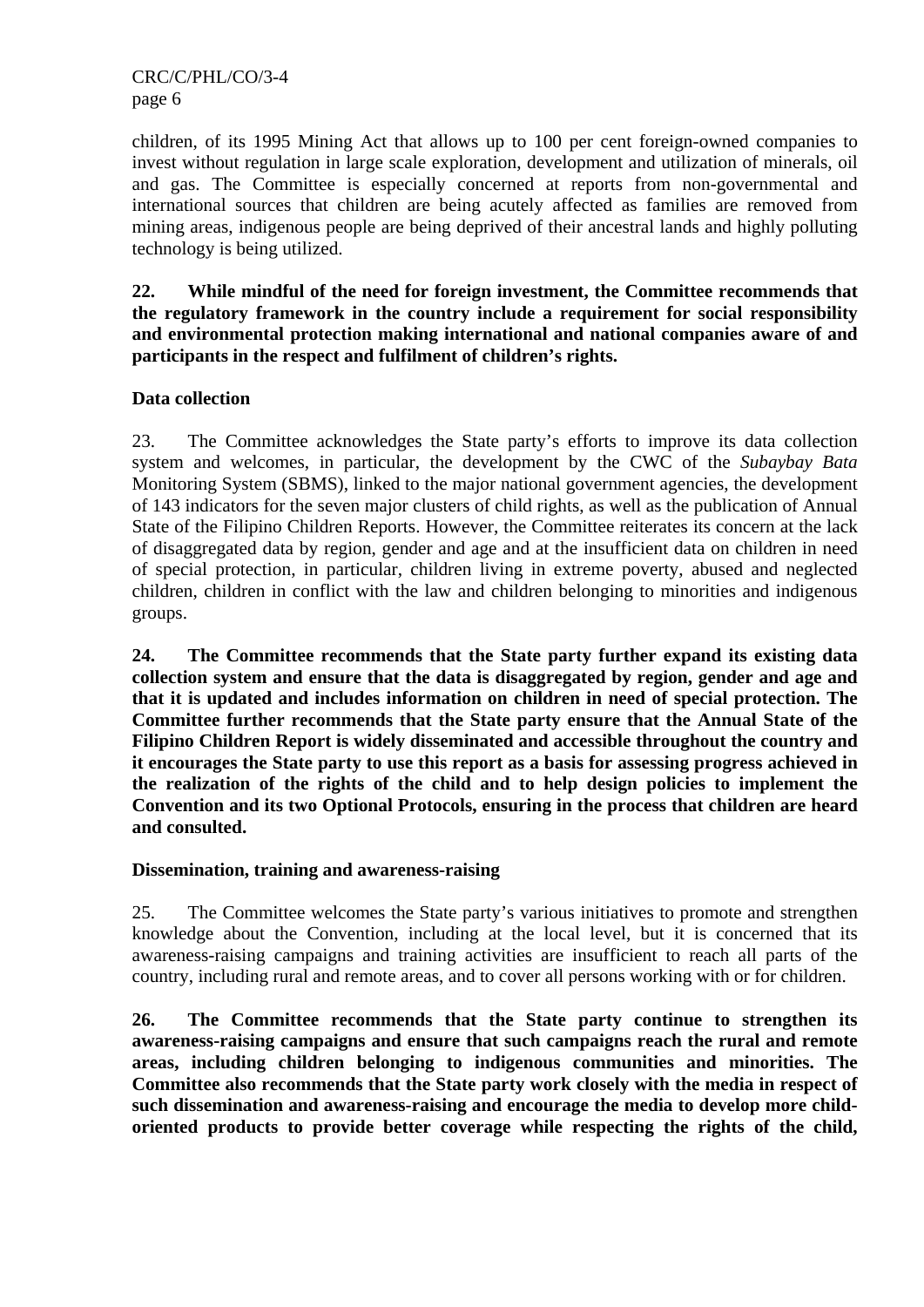**including the child's right to privacy, and to promote children's own participation in media programmes. The Committee recommends that the State party promote the adoption of a code of ethics for the media in this respect.** 

**27. The Committee further recommends that the State party continue to develop and strengthen ongoing training programmes on human rights, including children's rights, for all persons working with or for children (e.g. prosecutors, judges, lawyers, law enforcement officials, civil servants, local government officials, teachers, social workers, health personnel and especially children themselves).** 

## **Cooperation with civil society**

28. The Committee welcomes the State party's collaboration with a high number of national and international non-governmental organizations in the promotion of the Convention and in the delivery of services and programmes for children and notes that these INGOs and NGOs are often consulted in actions taken by the Government. The Committee encourages the State party to continue to strengthen its cooperation with civil society, including national and international non-governmental organizations, and ensure cooperation on a broad level in all areas related to the promotion and protection of the rights of the child.

# **2. General principles (arts. 2, 3, 6 and 12 of the Convention)**

## **Non-discrimination**

29. While noting efforts by the State party to eliminate discrimination against children, including through the implementation of the Girl Child Plan and a number of programmes targeting indigenous and minority children, the Committee reiterates its concern at discrimination faced by many children, in particular children living in poverty, children with disabilities, indigenous and minority children, including Muslim children living in Mindanao, migrant children, street children and children living in rural areas as well as children living in conflict areas, as regards their access, inter alia, to social and health services and education. The Committee also remains concerned at the de facto discrimination still affecting the girl child and impeding the full enjoyment of her rights, mainly due to societal attitudes toward girls and women. The Committee further expresses its concern at the fact that the State party has not yet addressed the situation of children born out of wedlock, who still face discriminatory practices such as their classification as "illegitimate" and their restricted right to inherit.

## **30. The Committee urges the State party to increase its efforts to eliminate discrimination against children and in particular to:**

**(a) Adopt and implement a comprehensive strategy addressing all forms of discrimination, including multiple forms of discrimination against all vulnerable groups of children and aimed at combating discriminatory social attitudes towards girls, children living in poverty, children with disabilities, indigenous and minority children, including Muslim children living in Mindanao, migrant children, street children and children living in rural areas as well as children living in conflict areas;**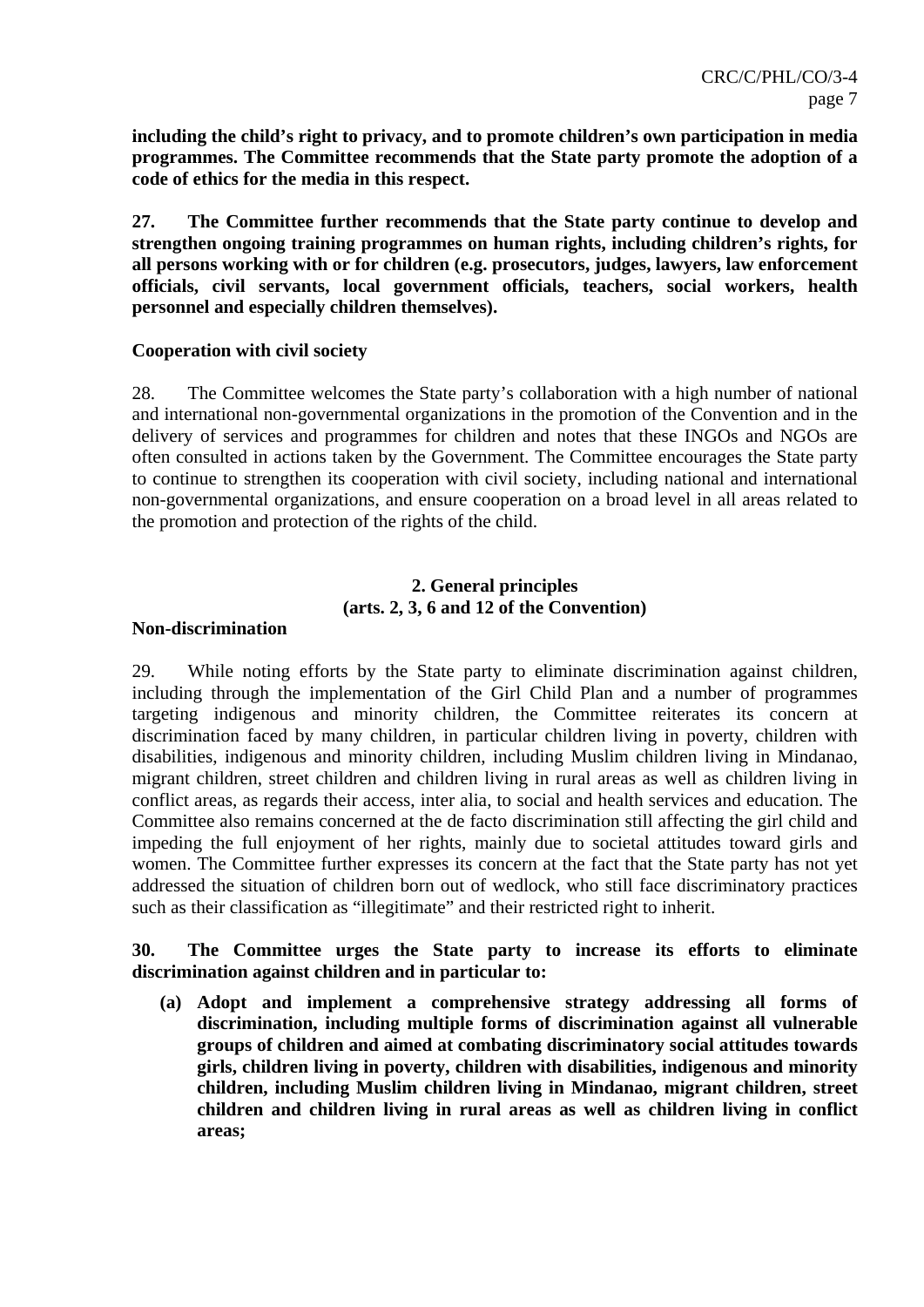- **(b) Ensure that girls have the right to equal treatment and to the full enjoyment of their rights. To this end, the Committee strongly recommends that the State party mainstream the Girl Child Plan and strengthen its implementation, particularly at the local level. The Committee further recommends that the State party ensure that girls who are victims of discriminatory practices have access to justice;**
- **(c) Revise its domestic legislation, so as to ensure children born out of wedlock the right to equal treatment, notably by abolishing their classification as "illegitimate" children and by recognizing their equal rights, including to inheritance.**

**31. The Committee regrets the lack of information in the State party's report on the measures and programmes relevant to the Convention on the Rights of the Child undertaken by the State party to follow up on the Declaration and Programme of Action adopted at the 2001 World Conference against Racism, Racial Discrimination, Xenophobia and Related Intolerance, taking into account the Committee's general comment No. 1 (2001) on the aims of education. The Committee requests that such specific information be provided in the next periodic report as well as information on the measures taken to follow up on the 2009 Durban Review Conference.** 

## **Right to life, survival and development**

32. The Committee reiterates its serious concern about patterns of violations of children's right to life, including in the context of the internal armed conflict. The Committee notes that the State party has acknowledged extrajudicial executions as a "very serious concern" and it expresses its deep concern at reported cases of extrajudicial killings, including of children, as highlighted by the Special Rapporteur on extrajudicial, summary or arbitrary executions and other sources and that such extrajudicial killings have been committed by the Philippine armed forces, the Philippine National Police and death squads operating in Davao. The Committee notes some positive initiatives taken by the State party, such as the establishment of the Melo Commission and of Task Force Usig and the promulgation, in October 2007, of the Recourse to the Rule of the Writ of Amparo and the Rule of the Writ of Habeas Data but it is gravely concerned at the low number of prosecutions and the lack of results in bringing perpetrators to justice.

**33. Reiterating its previous concluding observations and referring to article 6 and other relevant articles of the Convention, the Committee urges the State party to make every effort to reinforce protection of the right to life, survival and development of children, inter alia, by taking all necessary measures to prevent extrajudicial killings of children and to thoroughly investigate all alleged cases of killings and bring the perpetrators to justice. In this respect, the Committee also recommends that the State party provide the CHRP with adequate financial resources in order for it to carry out its mandate and investigate reported cases. The Committee requests that specific information be included in the next periodic report, including data on complaints, investigations, prosecutions and convictions.**

**Respect for the views of the child**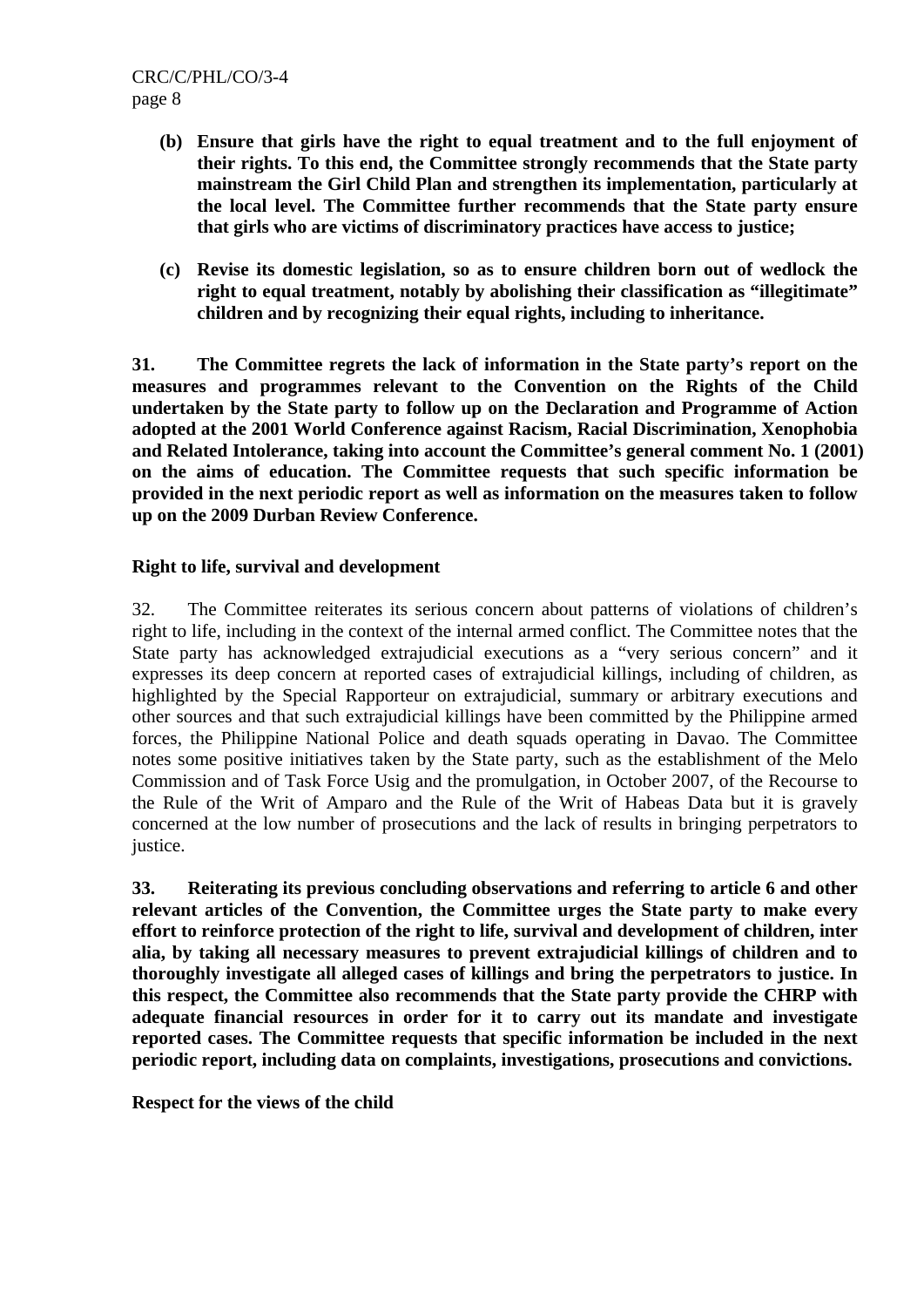34. The Committee notes with appreciation the various initiatives and efforts of the State party to promote respect for the views of the child, such as the adoption of the National Framework for Children's Participation (NFCP) and the involvement of children at both local and national levels, including through the Sangguniang Kabataan (SK) and the Student Councils in schools. The Committee also welcomes the consultation meetings held with children and children's organizations in 2007 during the drafting process of the State party's report to the Committee, organised by the CWC, to allow them to express their views and to formulate recommendations for the protection and fulfilment of their rights. However, the Committee is concerned that it is still generally difficult for children, in particular children belonging to the minority and indigenous population, to be heard in the State party, and that their right to be heard in proceedings affecting them may be limited.

**35. In light of article 12 of the Convention and drawing the State party's attention to the Committee's general comment No. 12 (2009) on the right of the child to be heard, the Committee encourages the State party to further strengthen its efforts to promote and facilitate, including through legislation, within the family, schools, institutions, the courts and administrative bodies, respect for the views of the child and their participation in all matters affecting them. In this respect, the Committee recommends that the State party draw special attention to minority and indigenous children.** 

> **3. Civil rights and freedoms (arts. 7, 8, 13-17, 19 and 37(a) of the Convention)**

## **Birth registration**

36. The Committee welcomes the efforts by the State party to improve birth registration, including the implementation of the Birth Registration Project (BRP), the establishment of the Barangay Civil Registration System (BCRS) to facilitate registration at the grassroots level as well as the training of *barangay* civil registration agents on the civil registration law and procedures of mobile birth registration. However, the Committee notes with concern that there are 2.6 million unregistered children in the country, most of whom are Muslim and indigenous children living in Mindanao. The Committee is also concerned that birth registration is not free of charge and that fines have to be paid in case of late registration.

**37. The Committee recommends that the State party pursue and strengthen its efforts to develop an efficient and free birth registration system for all children. The Committee urges the State party to strengthen the BCRS in order to make the civil registration system more accessible at the grassroots level. The Committee also urges the State party to ensure allocation of adequate financial, human and other resources to registration centres and to take further measures, including mobile services, to ensure easy access to registration by the population, including in the most remote areas of the country, with particular attention to Muslim and indigenous children living in Mindanao. The Committee further recommends that the State party put in place a mechanism to encourage and provide for late registration free of charge.** 

**Name and nationality**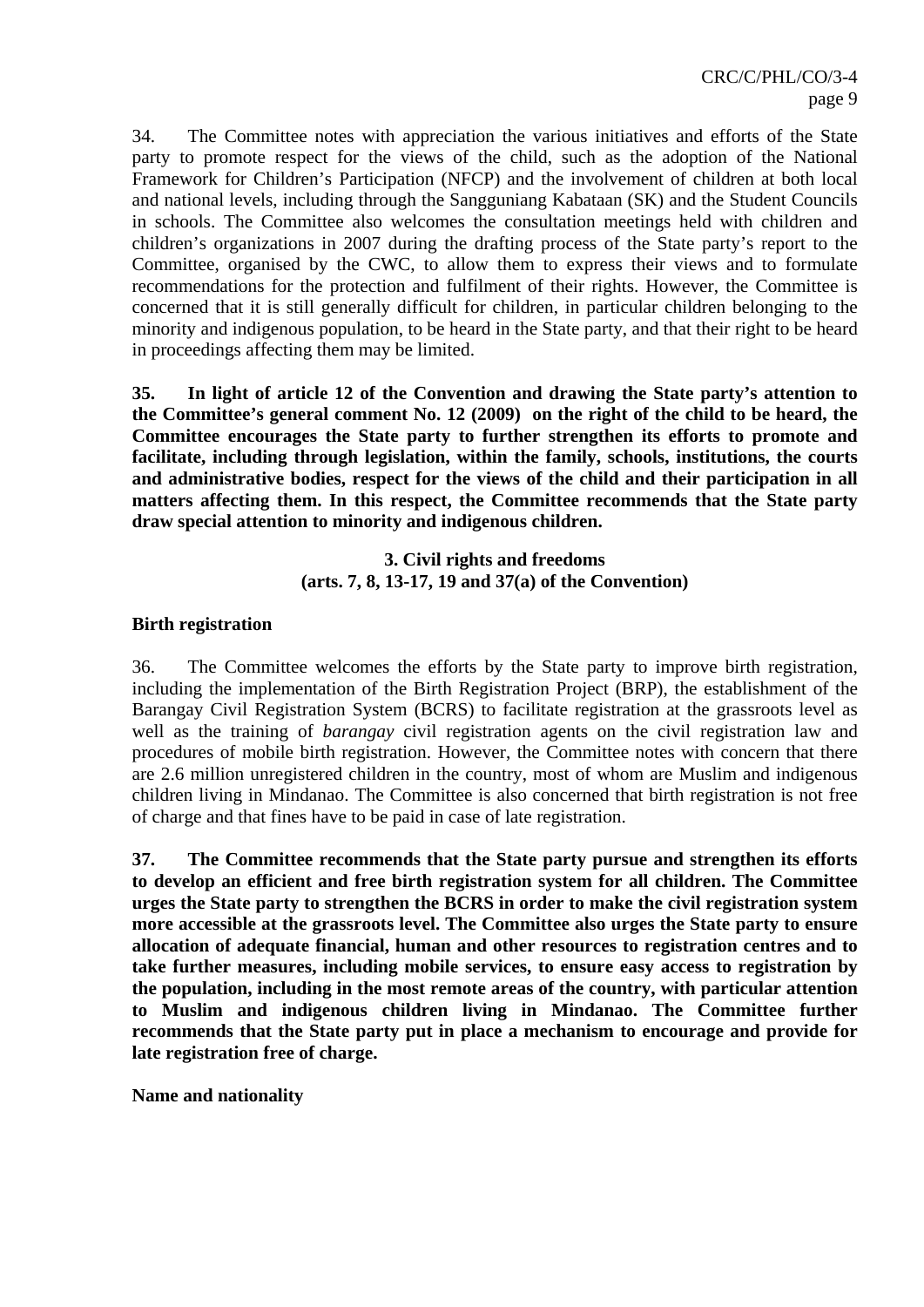38. The Committee welcomes the steps taken by the State party to improve registration of unregistered and undocumented children of Filipino migrant workers born abroad, through the Philippine embassies and consulates in the country where their parents work, through a large number of Government departments and through the Migrant Workers and Other Overseas Filipinos Resource Centers (MWCFRCs) which conduct awareness-raising sessions with parents on the need and value of birth registration. However, the Committee remains concerned at the high number of unregistered and undocumented children and that such children may be deprived of their right to a name and nationality due to their non-registration.

**39. Reiterating its previous recommendation, the Committee encourages the State party to further facilitate that parents, irrespective of their residence status, can register their children born abroad. The Committee also recommends that the State party ensure that unregistered children without official documentation are allowed to access basic services, such as health and education, upon their return to the Philippines, while waiting to be properly registered.** 

# **Torture or other cruel, inhuman or degrading treatment or punishment**

40. The Committee notes with appreciation that section 5 (a) of the Juvenile Justice and Welfare Act of 2006 prohibits acts of torture or other cruel, inhuman or degrading treatment or punishment in the administration of juvenile justice. However, it regrets that the State party has not enacted legislation prohibiting such crimes in all settings. With reference to recent reports of the Special Rapporteur on torture and other cruel, inhuman or degrading treatment or punishment and other sources of information, the Committee remains deeply concerned at the high number of reported cases of torture, inhuman and degrading treatment of children, particularly children in detention. The Committee is of the view that existing legislation does not provide children with an adequate level of protection against torture and ill-treatment. Furthermore, the Committee is concerned at the low number of cases which have resulted in a prosecution and conviction.

**41. In light of article 37 (a) of the Convention, the Committee urges the State party to expeditiously enact the Anti-Torture Bill No. 5846 in order to prohibit acts of torture and other cruel, inhuman or degrading treatment or punishment of children in all settings. The Committee also calls upon the State party to ensure that all allegations of torture are effectively and promptly investigated, that the perpetrators are prosecuted and punished and that child victims are provided adequate compensation. Furthermore, the Committee recommends that the State party consider ratifying the Optional Protocol to the Convention against Torture. The Committee requests the State party to include in its next periodic report information about the number of cases of torture, inhuman and/or degrading treatment of children reported to the authorities or relevant agencies, the number of perpetrators of such acts who have been sentenced by the courts and the nature of these sentences.** 

# **Corporal punishment**

42. While noting that the Anti-Corporal Punishment Bill which prohibits corporal punishment in all settings is currently under discussion, the Committee reiterates its concern that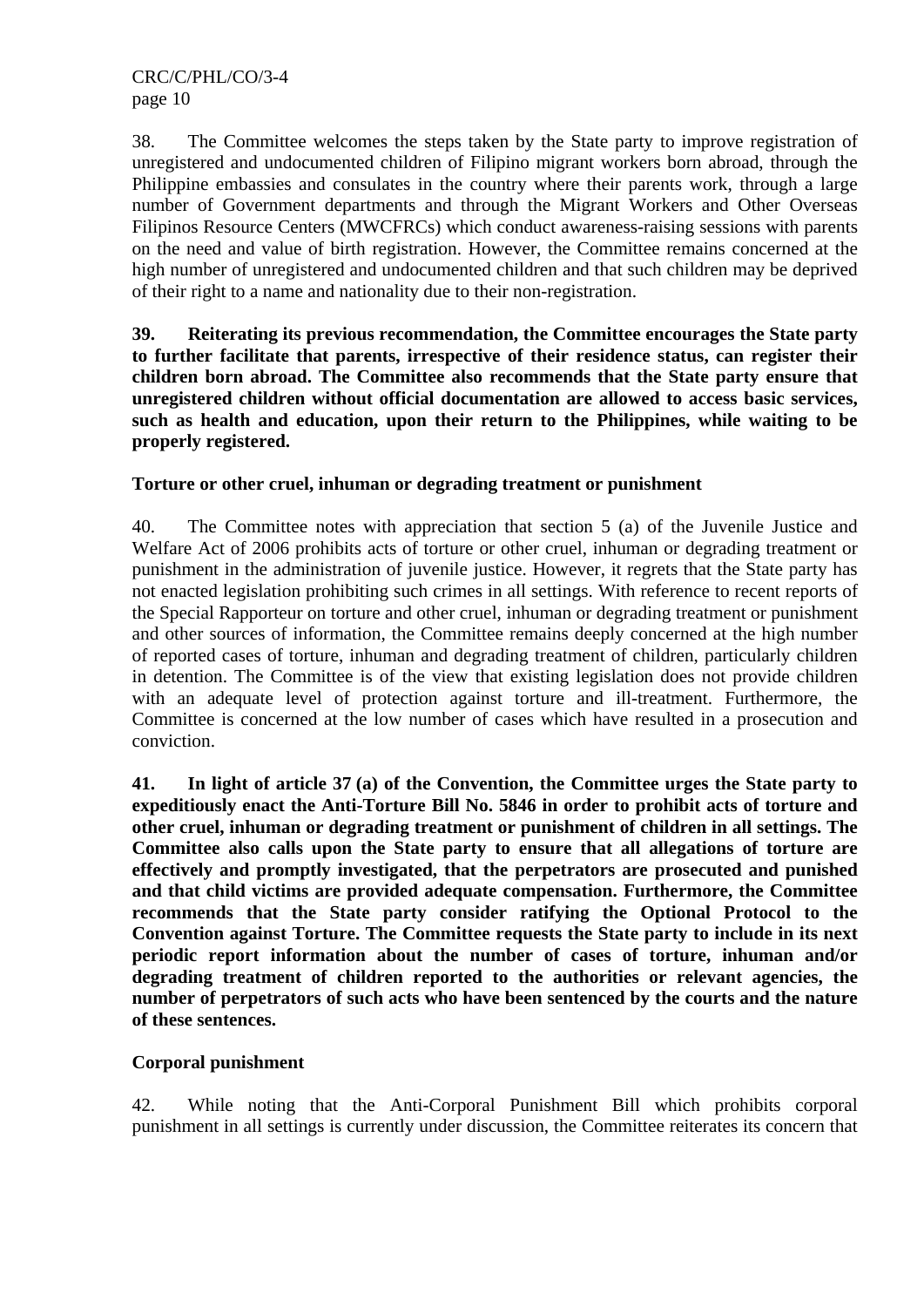corporal punishment in the home is not explicitly prohibited by law and that a provision on corporal punishment is not included in the Child and Youth Welfare Code. The Committee also expresses its concern at the prevalence of corporal punishment against children in society, in particular in the home and regrets that no comprehensive study on this issue has been undertaken, as recommended by the Committee in its previous concluding observations (CRC/C/15/Add.25, para. 42).

- **43. The Committee urges the State party to:** 
	- **(a) Enact the Anti-Corporal Punishment Bill to explicitly prohibit by law corporal punishment in all settings, including in the home, schools, alternative childcare, places of work and places of detention;**
	- **(b) Intensify its awareness-raising campaign to sensitize and educate parents and families, guardians and professionals working with and for children on the harmful effect of such practices, promote the use of alternative and non-violent forms of discipline in a manner consistent with the child's dignity and in accordance with the Convention, especially article 28, paragraph 2;**
	- **(c) Undertake a comprehensive study on the nature and extent of corporal punishment in different settings; and**
	- **(d) Take due account of the Committee's General Comment No. 8 (2006) on the right of the child to protection from corporal punishment and other cruel or degrading forms of punishment. .**

**Follow-up to the United Nations Study on Violence against Children** 

**44. With reference to the United Nations Secretary-General's Study on violence against children (A/61/299), the Committee recommends that the State party:** 

- **(a) Take all necessary measures to implement the United Nations Study on violence against children, taking into account the outcome and recommendations of the Regional Consultation for East Asia and the Pacific held in Bangkok from 14 to 16 June 2005;**
- **(b) Prioritize the implementation of the recommendations of the Study to eliminate all forms of violence against children, paying particular attention to the following recommendations:** 
	- **(i) Prohibit all forms of violence against children;**
	- **(ii) Enhance the capacity of all who work with and for children;**
	- **(iii) Provide recovery and social reintegration services;**
	- **(iv) Create accessible and child-friendly reporting systems and services;**
	- **(v) Ensure accountability and end impunity;**
	- **(vi) Develop and implement systematic national data collection and research;**
- **(c) Use these recommendations as a tool for action, in partnership with civil society and in particular with the involvement of children, to ensure that every child is protected from all forms of physical, sexual and psychological violence**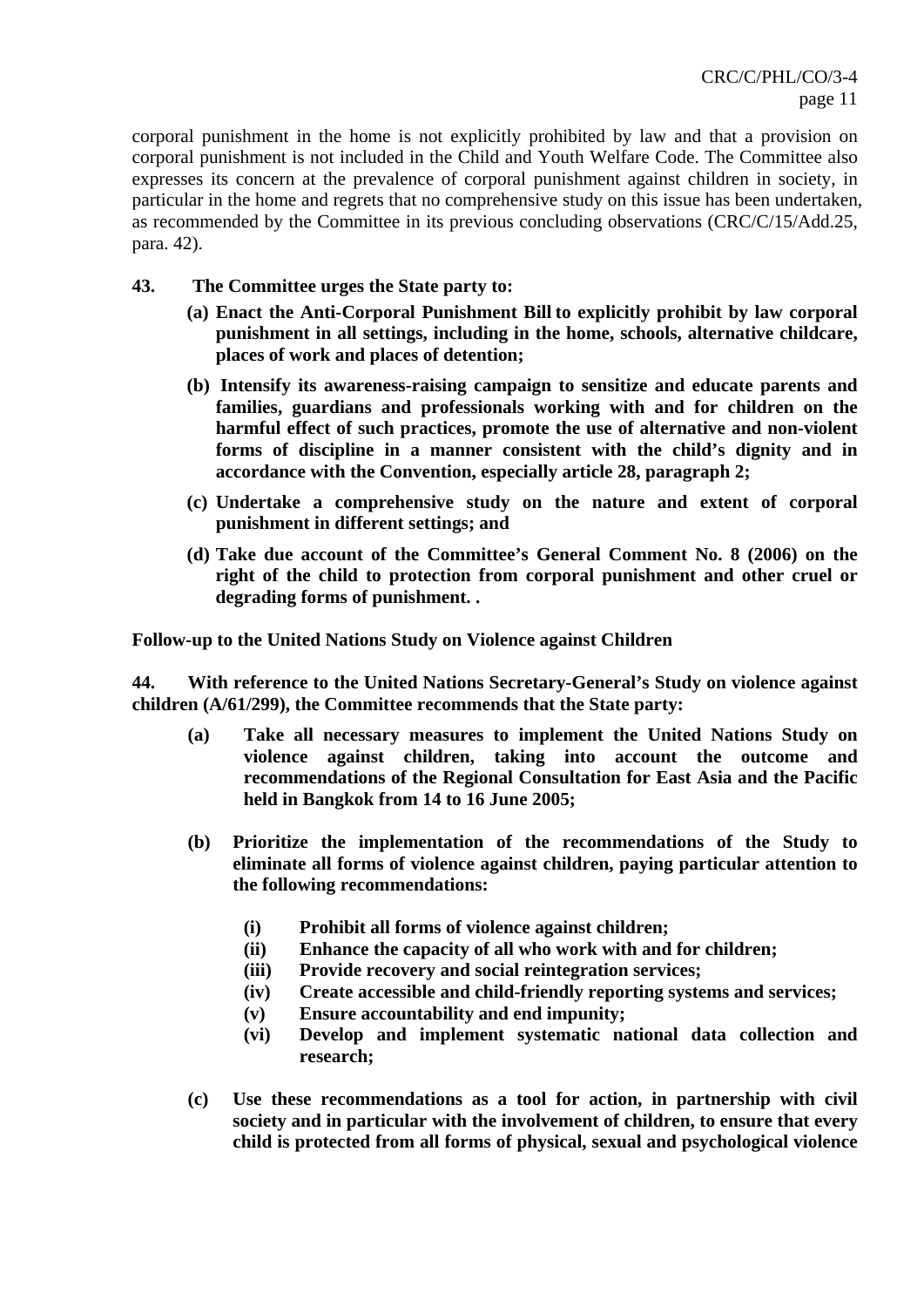**and to gain momentum for concrete and, where appropriate, time-bound actions to prevent and respond to such violence and abuse;** 

**(d) Seek technical assistance from the Special Representative of the Secretary General on violence against children, UNICEF, the Office of the United Nations High Commissioner for Human Rights (OHCHR) and the World Health Organization (WHO).** 

## **4. Family environment and alternative care (arts. 5, 18 (paras. 1-2), 9-11, 19-21, 25, 27 (para. 4) and 39 of the Convention)**

## **Family environment**

45. The Committee notes the State party's efforts to improve its legal, judicial and administrative framework. However, the Committee is concerned at the disruption and changes in the family situation due to the high and increasing migration flows and at the high and increasing number of children left behind either by their mother or father working abroad. The Committee further regrets that there is no systematic data on the number of children left behind and that no comprehensive study has been undertaken to assess their situation or the impact of the increasing feminization of migration.

**46. Recalling the concluding observations adopted by the Committee on Migrant Workers (CMW/C/PHL/CO/1, paras. 45-46), the Committee recommends that the State party undertake a comprehensive study on the situation of children of migrant families, with a view to developing adequate strategies to ensure their protection and the full enjoyment of their rights through, inter alia***,* **community support programmes, education and information campaigns and schools programmes. The Committee joins the Committee on Migrant Workers (para. 20) in recommending that the State party establish the Shared Government Information System on Migration (SGISM) which would include disaggregated data.** 

## **Children deprived of a family environment**

47. The Committee remains concerned at the high number of institutionalized children, at reported cases of physical and emotional abuse of children in residential care as well as at the lack of quality standards of care and monitoring for alternative care.

**48. The Committee calls on the State party to adopt and implement as a matter of priority the Foster Care Bill No. 263 in order to advance the deinstitutionalization of children and provide them with a family environment. The Committee also recommends that the State party enhance the standards of care and monitoring of the situation of children placed in foster care or residential care. The Committee further recommends that the State party take into due account the Committee's recommendations during its Day of General Discussion in 2005 on "Children without Parental Care".** 

**Adoption**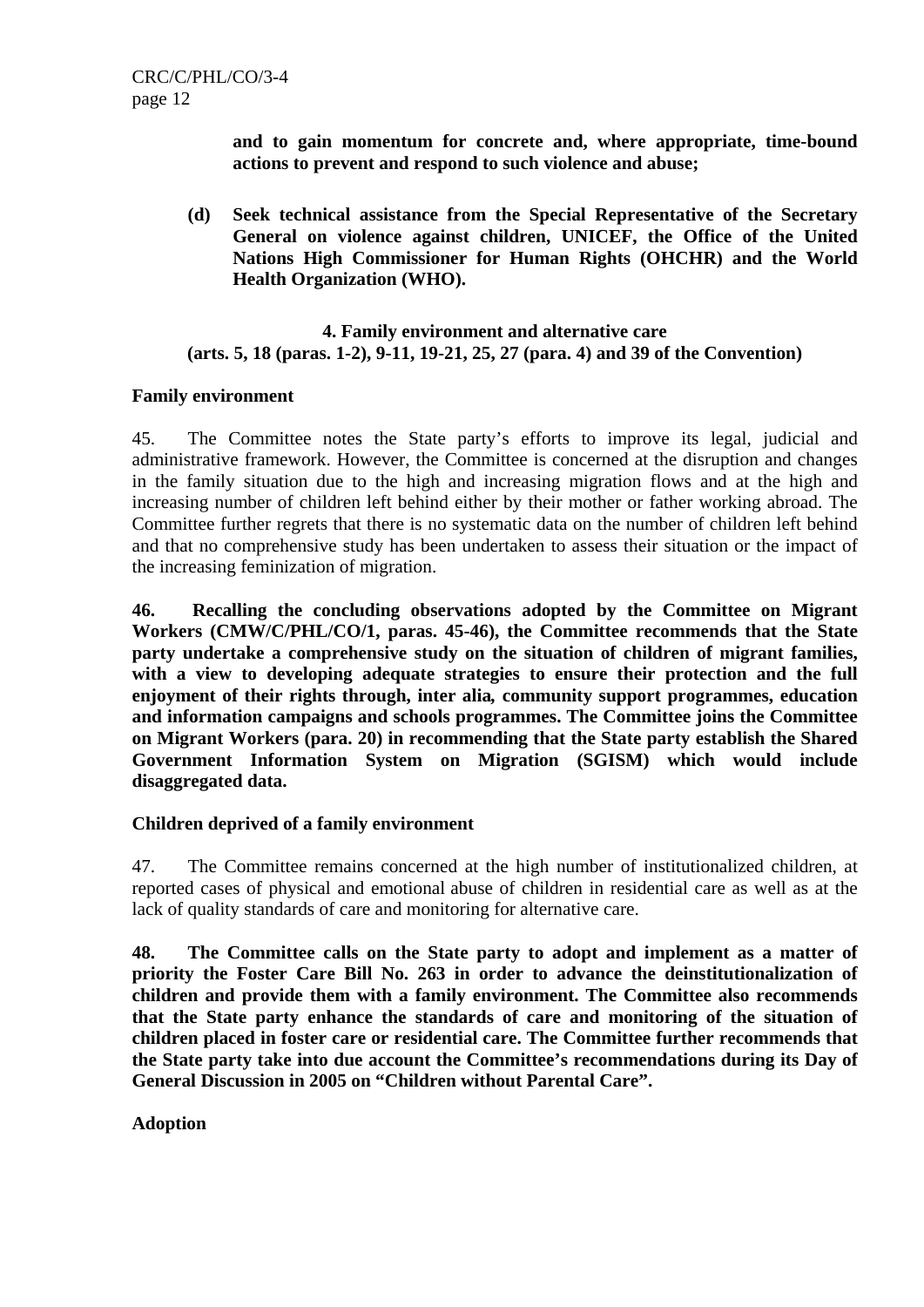49. The Committee notes that, according to Republic Act 9523, adopted in March 2009, the Department of Social Welfare and Development is authorized to certify that a child is legally available for adoption. However, the Committee is concerned at information that due to the cost of adoption proceedings, many resort to 'simulation of birth' or the fraudulent registration of birth carried out by non-biological parents to avoid the adoption process. The Committee is also concerned at the lack of information on the framework and conditions for intercountry adoptions as well as disaggregated data on the receiving countries and the gender and age of the children adopted.

**50. The Committee calls on the State party to comply fully with the 1993 Hague Convention on Protection of Children and Co-operation in Respect of Intercountry Adoption, including in respect of data collection. The Committee also recommends that the State party make every effort to ensure that all adoptions fully comply with the principles and provisions of the Convention on the Rights of the Child as well as with other relevant international standards and are conducted in the best interests of the child. The Committee further recommends that the State party take the necessary measures to prevent and combat the so-called 'simulated births', including through conducting an awarenessraising campaign, involving civil society, on the extent of such practices and by punishing those responsible. The Committee requests the State party to provide, in its next periodic report, information on the framework and conditions for intercountry adoptions as well as disaggregated data on the receiving countries and the gender and age of the children adopted.** 

## **Abuse, neglect and maltreatment**

51. The Committee welcomes the measures adopted by the State party to address abuse and maltreatment of children, including through the Anti-Violence Against Women and their Children Act (Republic Act 9262). However, as acknowledged in the State party's report, the Committee expresses its deep concern at the increasing number of cases of domestic violence, including physical abuse, neglect and sexual abuse of children, and at the fact that violence within the family is mostly unreported, despite the enactment of this Act. The Committee also reiterates its concern at the alleged cases of sexual abuse of children in religious institutions. While noting the 1992 Child Protection Act (Republic Act 7610) as amended, the Committee is further concerned that cases of domestic violence and abuse of children are not investigated within a child-friendly procedure, that abused children may be victimized in such proceedings and that child witnesses are not protected from intimidation.

# **52. The Committee recommends that the State party:**

**(a) Enhance and strengthen the implementation and dissemination of the Anti-Violence Against Women and their Children Act;** 

**(b) Undertake a comprehensive study on domestic violence, including abuse, neglect and maltreatment;**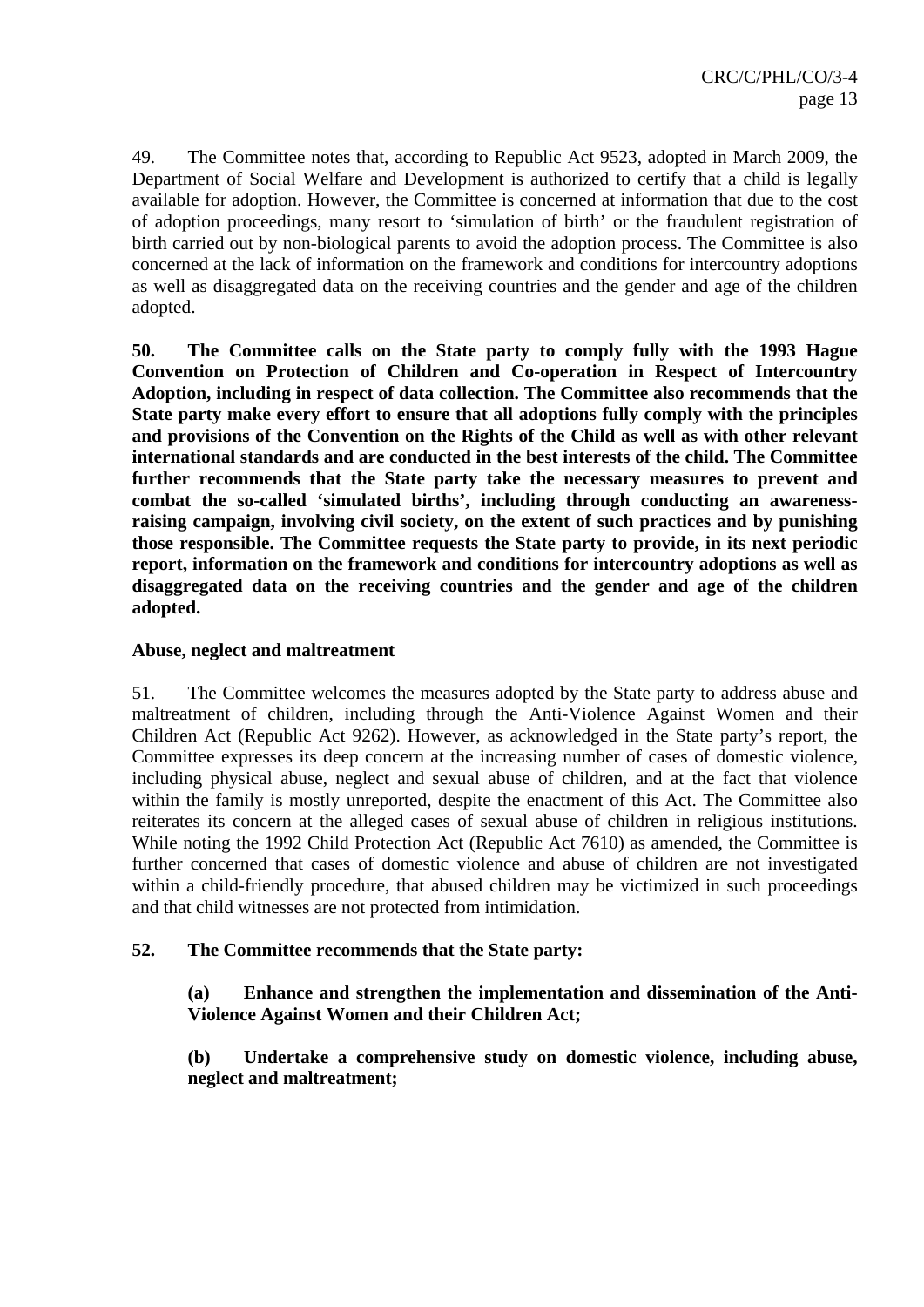**(c) Take effective measures to prevent and protect children from sexual abuse in religions institutions, including by investigating the magnitude of such cases;** 

**(d) Conduct timely and adequate investigations of all cases of child abuse and violence within a child-friendly procedure to bring the perpetrators to justice, provide support services to children in legal proceedings to ensure that abused children are not victimized in such proceedings and strengthen the existing witness protection program to protect child witnesses from intimidation;** 

**(e) Ensure the provision of family support services for abusive parents with a view to preventing abuse and neglect;** 

**(f) Ensure that child victims of violence and abuse have access to adequate counselling and multidisciplinary assistance with recovery and reintegration.** 

## **5. Basic health and welfare (arts. 6, 18 (para. 3), 23, 24, 26, 27 (paras. 1-3) of the Convention)**

## **Children with disabilities**

53. While welcoming the State party's ratification of the Convention on the Rights of Persons with Disabilities in 2008, the Committee expresses its concern at the lack of a comprehensive policy to ensure that children with disabilities have equal access to social, educational, health and other services. The Committee also remains concerned at the high prevalence of disability among Philippine children, due to a number of causes, including malnutrition and unsanitary living conditions as a result of extreme poverty. The Committee is further concerned that those children continue to face de facto discrimination and that they have an invisible role in society.

**54. The Committee recommends that the State party strengthen its measures to protect and promote the rights of children with disabilities, inter alia, by:** 

- **(a) Developing and implementing a comprehensive policy for the protection and promotion of the rights of children with disabilities and enforcing existing legislation to ensure that children with disabilities have equal access to social, educational, health and other services;**
- **(b) Strengthening the existing data base and monitoring system on children with disabilities;**
- **(c) Ensuring participation of children with disabilities and members of their families in the planning, implementation and evaluation of programmes;**
- **(d) Making every effort to provide programmes and services for all children with disabilities, including mental disabilities, and ensure that such services receive adequate human and financial resources;**
- **(e) Carrying out awareness campaigns to sensitize the public about the rights and special needs of children with disabilities and encourage their inclusion in society;**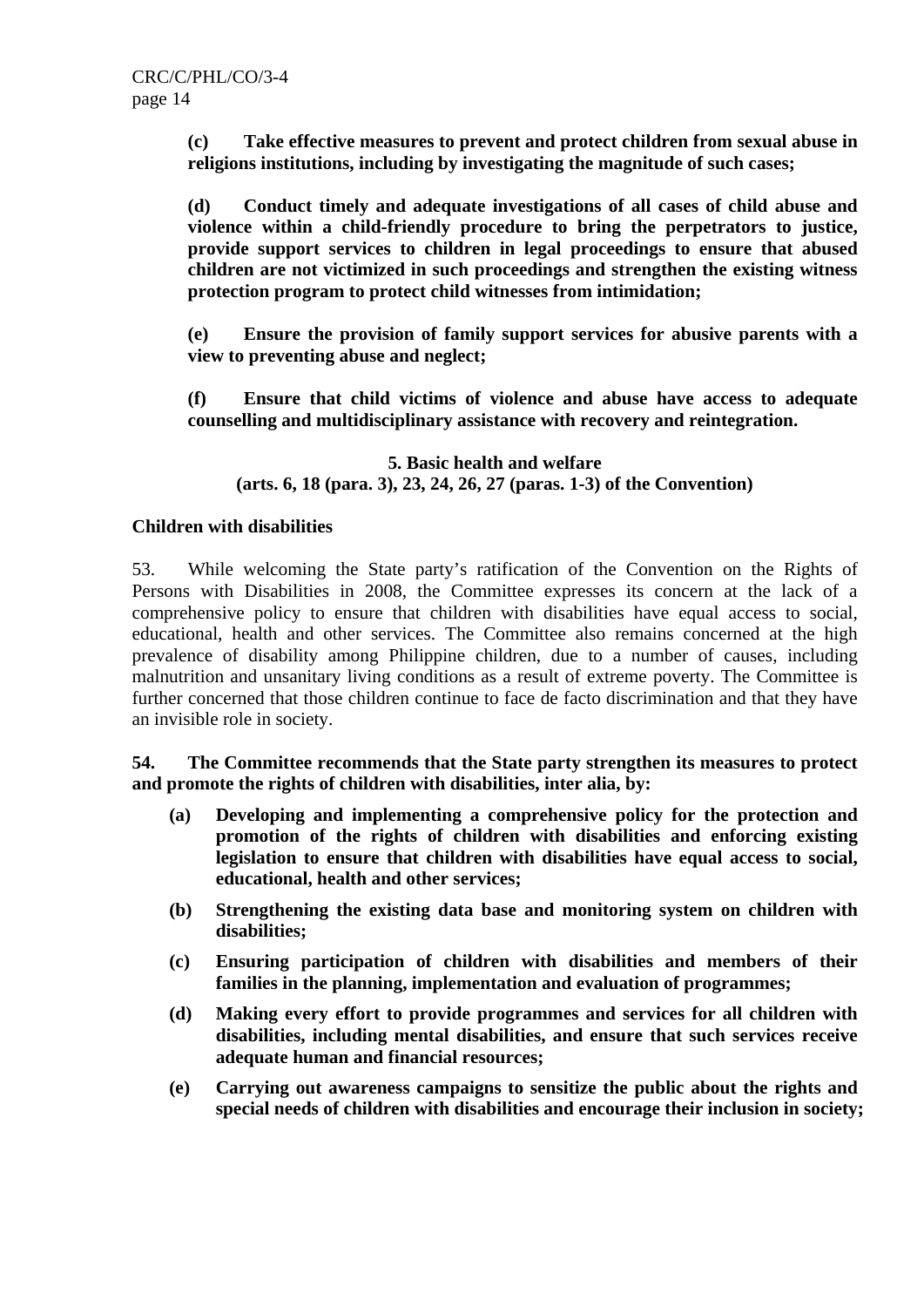- **(f) Providing training for professional staff working with children with disabilities, such as teachers, social workers, medical, paramedical and related personnel;**
- **(g) Taking into account article 23 of the Convention, the Committee's general comment No. 9 (2006**) **the rights of children with disabilities as well as the Convention on the Rights of Persons with Disabilities.**

## **Health and health services**

55. While noting the State party's National Objectives for Health 2005-2010, a decline in the infant mortality rates (from 43 in 1990 to 23 per 1000 live births in 2007), as well as a slight decline in maternal mortality rates (from 172 in 1997 to 162 per 100,000 live births in 2005), the Committee remains concerned at the high infant and maternal mortality rates as well as regional disparities in achieving progress in terms of mortality rates. The Committee also remains concerned at the deficiencies in registering and reporting newborn deaths and stillbirths. The Committee further reiterates its concern at under-nutrition (under-weight, under-height and thinness) among children, and in general, at children's limited access to quality health services in the remote areas of the country. In addition, the Committee regrets the lack of information in the State party's report on the issue of mental health and related services for children and adolescents in need.

## **56. The Committee recommends that the State party:**

- **(a) Continue to ensure that appropriate resources are allocated for the health sector and develop and implement comprehensive policies and programmes for improving the health situation of children, so as to fully implement the Convention, in particular articles 4, 6 and 24;**
- **(b) Strengthen and implement measures to guarantee access to quality prenatal and post-natal services and facilities, including training programmes for midwives and traditional birth attendants, by paying particular attention to the rural and remote areas of the country;**
- **(c) Continue to take all necessary measures to lower infant, under-five and maternal mortality rates;**
- **(d) With regard to newborn deaths and stillbirths, the Committee recalls its previous recommendation (CRC/C/15/Add.259, para. 28) and recommends that the State party facilitate access to civil registrars, in particular in remote areas;**
- **(e) Effectively address the issue of under-nutrition by providing adequate nutritional food and supplements, as well as education on healthy early habits;**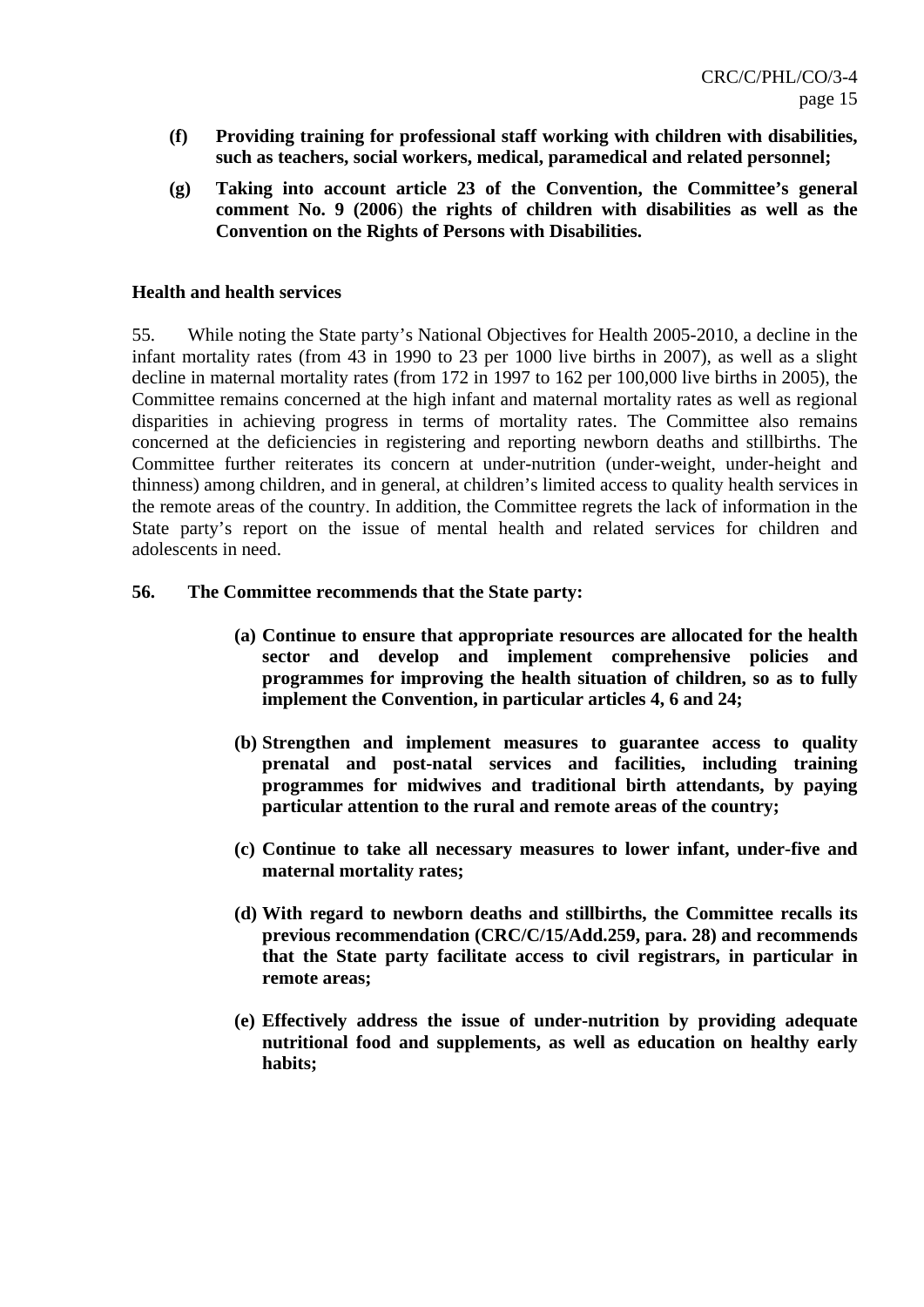- **(f) Develop and implement a comprehensive child and adolescent mental health policy, including mental health promotion, prevention of common mental health problems and outpatient and inpatient services;**
- **(g) Continue to cooperate and seek technical assistance in this matter with, inter alia, WHO, UNICEF and the United Nations Population Fund (UNFPA).**

## **Breastfeeding**

57. While noting the efforts by the State party to encourage breastfeeding, the Committee reiterates its concern at the low practice of exclusive breastfeeding. The Committee is also concerned that maternity leave periods are insufficient and at the differences in the criteria for entitlement to maternity leave for workers in the public and private sectors.

58. **The Committee recommends that the State party take the necessary measures to ensure the effective implementation of the Milk Code (E.O 51) and the 2007 RIRR - revised Implementing Rules and Regulations of the Milk Code. Recalling its previous recommendation (CRC/C/15/Add.259, para. 59 (f)), the Committee recommends that the State party further encourage exclusive breastfeeding for six months after birth with modifications for an appropriate infant diet thereafter and take measures to improve the nutritional status of children through education and promotion of healthy feeding practices. The Committee also calls on the State party to rreview its maternity legislation in order to support women working in both the public and private sectors equally by providing the recommended 14 weeks of paid maternity leave in accordance with the ILO Convention No. 183 (2000) on Maternal Protection.** 

## **Environmental health**

59. While noting the legislative and other measures taken by the State party, the Committee reiterates its concern at environmental problems, such as air and water pollution and environmental degradation which have serious consequences for children's health and development. The Committee also remains concerned at the regional disparities with regard to access to safe drinking water and sanitation. While noting that the State party is particularly vulnerable to natural disasters, the Committee is concerned at the lack of information on any action plan or strategy in place to protect and assist children affected by such disasters.

## **60. The Committee recommends that the State party:**

- **(a) Continue to strengthen its efforts to reduce pollution and environmental degradation by strengthening the implementation of domestic environmental laws;**
- **(b) Increase children's knowledge of environmental health issues by introducing environmental health education programmes in schools;**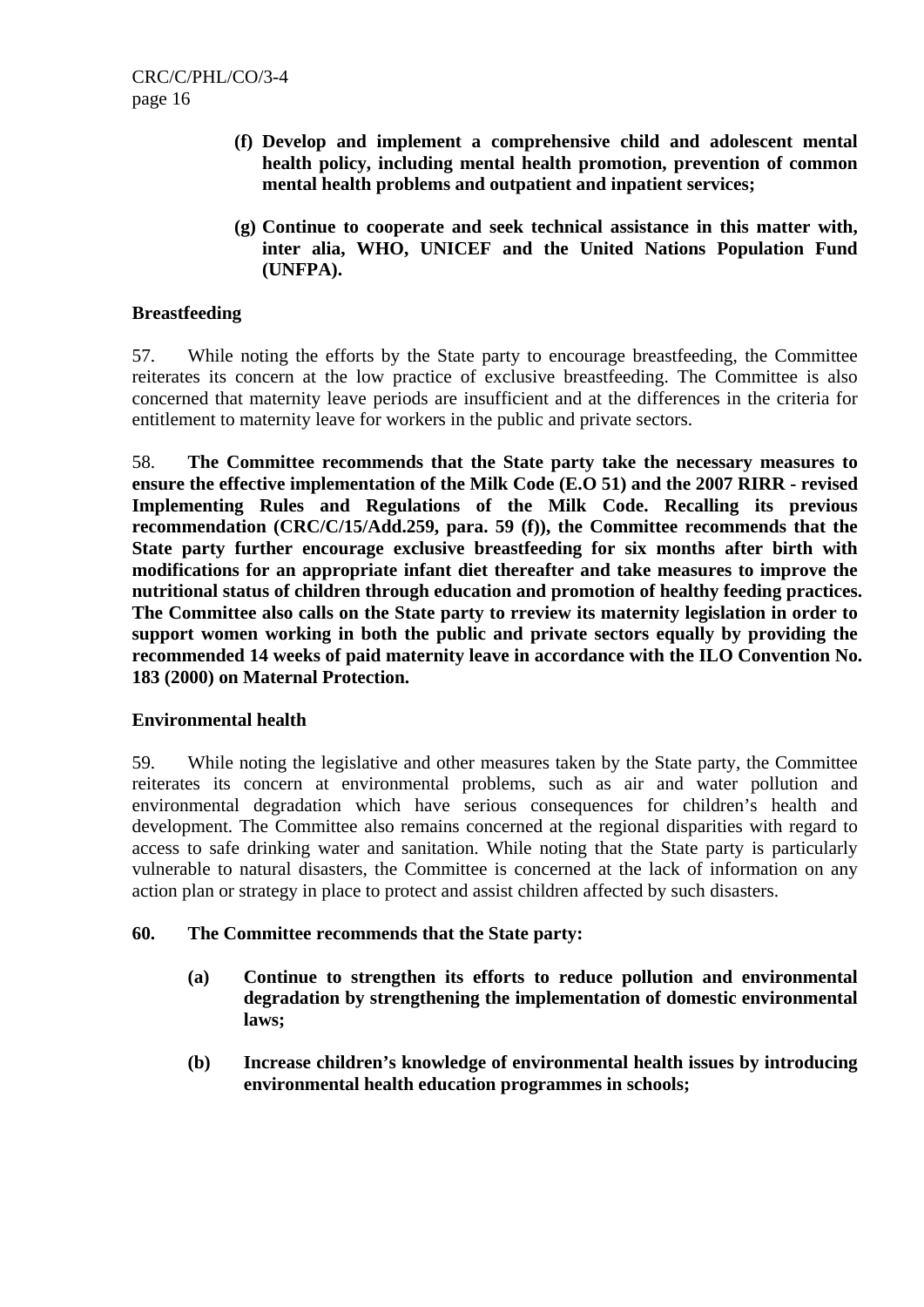- **(c) Take effective measures to improve access to safe drinking water and sanitation facilities, particularly in the rural areas and slums;**
- **(d) Develop and implement an action plan or strategy on assistance and protection of children affected by natural disasters.**

## **Adolescent health**

61. The Committee remains seriously concerned at the inadequate reproductive health services and information, the low rates of contraceptive use (36 per cent of women relied on modern family planning methods in 2006) and the difficulties in obtaining access to artificial methods of contraception, which contribute to the high rates of teenage pregnancies and maternal deaths existing in the State party. The Committee welcomes the enactment of the Magna Carta of Women but remains especially concerned at the lack of effective measures to promote the reproductive rights of women and girls and that particular beliefs and religious values are preventing their fulfilment. While noting the low prevalence of HIV in the country, the Committee notes with concern that the Philippine National AIDS Council (PNAC) has characterized the situation of HIV/AIDS as hidden and increasing and it remains concerned at the inadequate level of awareness of HIV/AIDS and sexually transmitted infections (STIs) among Philippine adolescents.

**62. The Committee urges the State party to increase its efforts to establish more childfriendly programmes and services in the area of adolescent health and to obtain valid data on adolescent health concerns through, inter alia, studies on this issue. In this respect, the Committee recommends that the State party:** 

- **(a) Adopt as a matter of urgency the Reproductive Health Bill awaiting approval by Congress and ensure that the Bill reflect the rights of children and adolescents as enshrined in the Convention;**
- **(b) Ensure access to reproductive health counselling and provide all adolescents with accurate and objective information and culturally sensitive services in order to prevent teenage pregnancies, including by providing wide access to a broad variety of contraceptives without any restrictions and improving knowledge and conscience on family planning;**
- **(c) Strengthen formal and informal sex education, for girls and boys, focusing on the prevention of early pregnancies, STIs and family planning;**
- **(d) Strengthen its HIV/AIDS awareness campaigns and ensure access to ageappropriate HIV/AIDS education and information which target children, inside and outside schools, to equip them with the life skills to deal with and reduce their vulnerability to HIV and STIs;**
- **(e) Seek technical cooperation with, among others, WHO, the Joint United Nations Programme on HIV/AIDS and UNFPA;**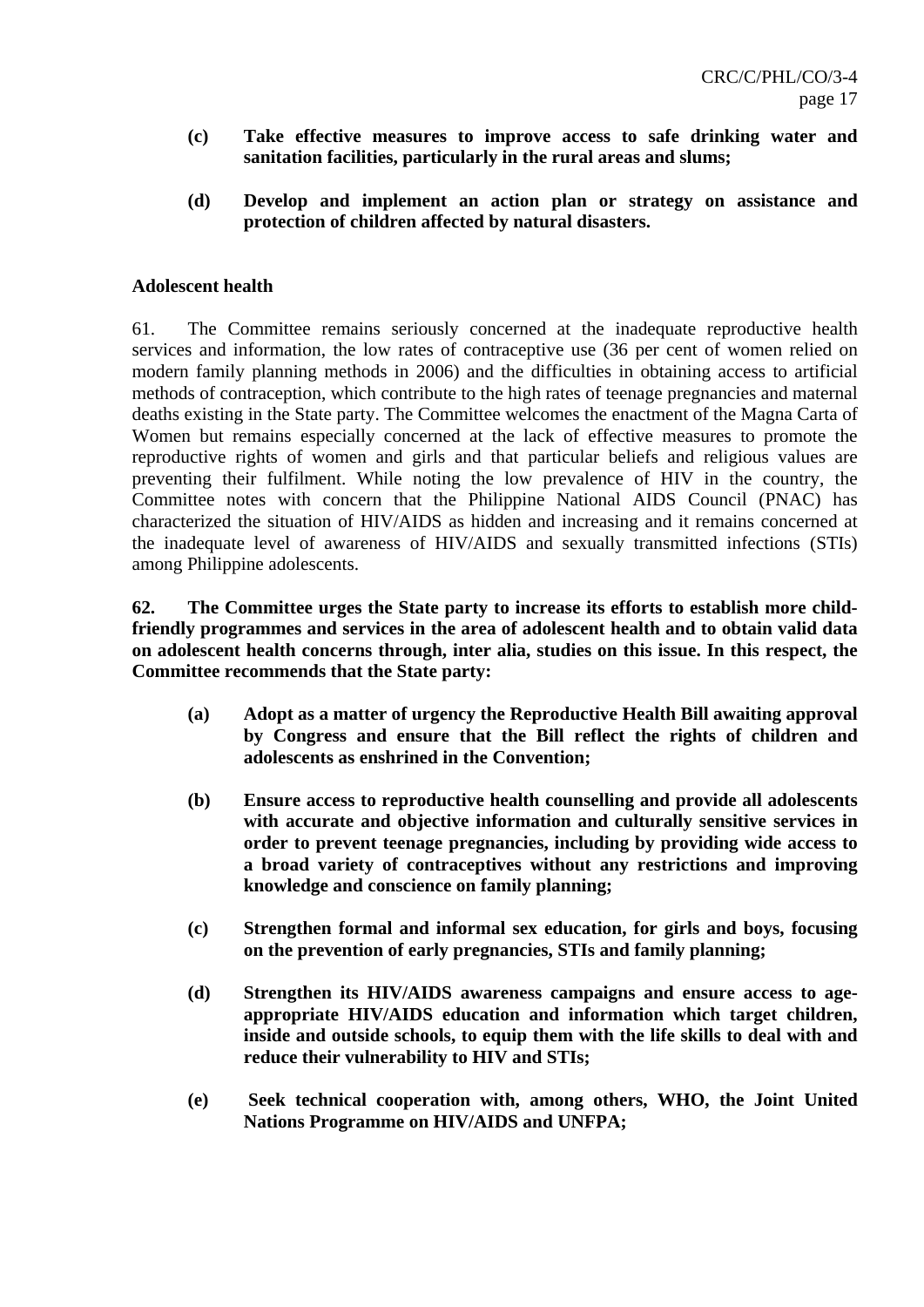**(f) Take due account of the Committee's general comment No. 3 (2003) on HIV/AIDS and the rights of the child and general comment No. 4 (2003) on adolescent health and development in the context of the Convention on the Rights of the Child.** 

# **Standard of living**

63. The Committee welcomes the State party's various initiatives and measures to fight poverty, including the Pantawid Pamilyang Pilipino Program or (4Ps), the Accelerated Hunger Mitigation Program (AHMP), the Conditional Cash Transfer (CCT) program and other initiatives elaborated in paragraph 49 of the State party's report as well as the State party's participation in the UNICEF Global Study on Child Poverty and Disparities. However, the Committee reiterates its concern at the number of children living below the national poverty line, in particular at children and their families escaping rural poverty and facing a situation of extreme poverty in the cities. The Committee also expresses its concern at the large disparities in the level of standard of living between the different regions as well as in access to basic services.

**64. The Committee reiterates its previous recommendation (CRC/C/15/Add.259, para. 67) that the State party develop and implement a comprehensive national poverty reduction strategy and take all necessary measures to raise the standard of living of children living in poverty, in particular those facing extreme poverty, regardless of where they reside. The Committee underlines that such strategy should include the participation of children. The Committee also requests the State party to increase its efforts to provide material assistance and support to economically disadvantaged children and their families.** 

> **6. Education, leisure and cultural activities (arts. 28, 29 and 31 of the Convention)**

# **Education, including vocational training and guidance**

65. The Committee notes with concern the trend in recent years with regard to a deterioration of school enrolment and completion rates and the increasing number of children who drop out of school, especially in the first two grades of primary school, or do not attend school. The Committee also remains concerned that certain vulnerable groups of children, such as children living in poverty, children with disabilities, working children, children in armed conflict, indigenous children, children infected with, or affected by, HIV/AIDS, and street children do not have equal access to education. The Committee reiterates its concern at poor schooling facilities, particularly in the remote *barangays*, including the insufficient number of classroom seats, text books and other schooling supplies. Furthermore, it is concerned that while the number of children in early childhood care has increased slightly, the coverage is still very low (13 per cent of the three to four- year-old children) and children from birth to three years old are neglected in this regard.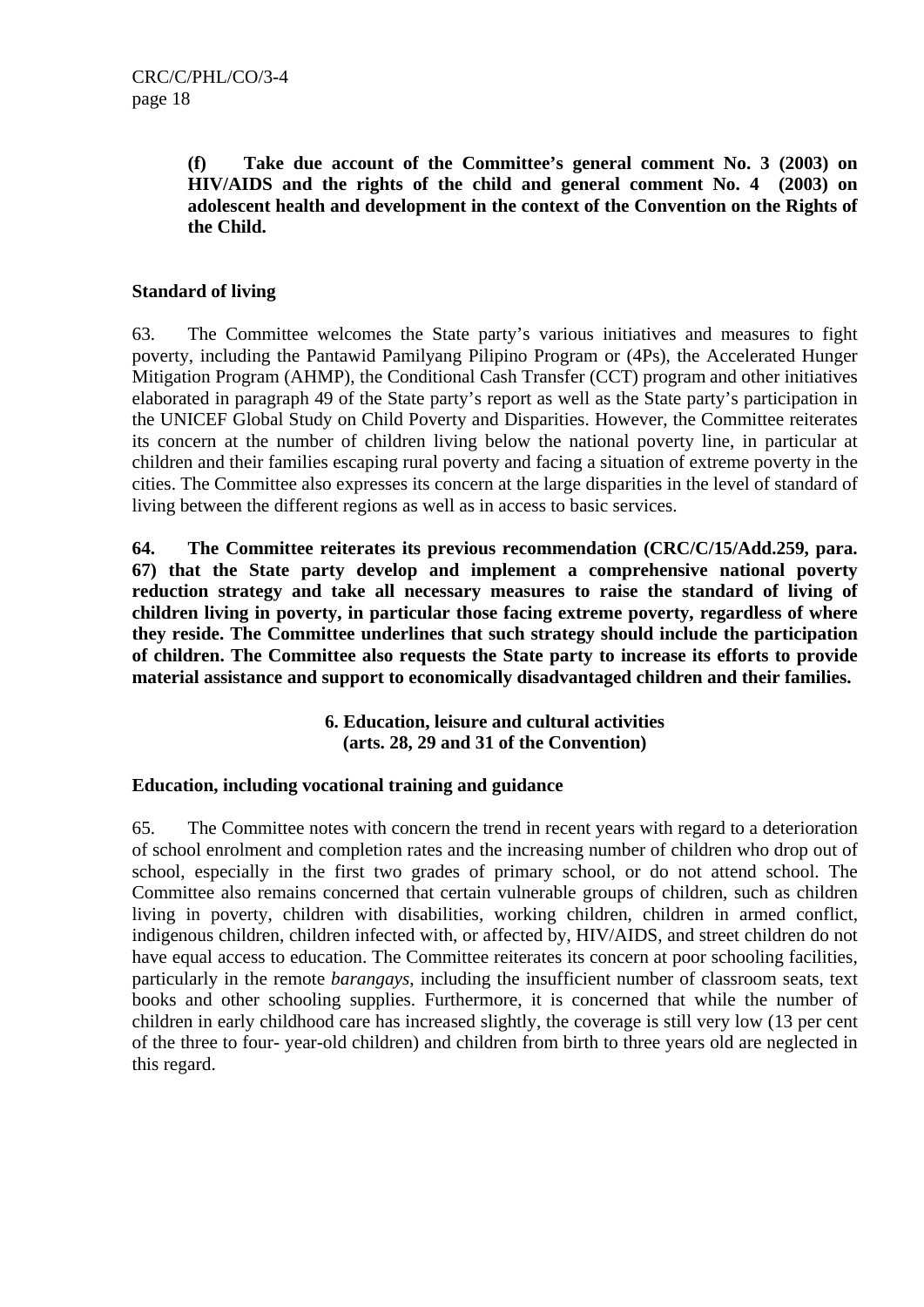**66. In light of articles 28 and 29 of the Convention and the Committee's general comment No. 1, the Committee urges the State party to allocate the necessary financial, human and technical resources in order to:** 

- **(a) Take concrete action to reduce the dropout rates in primary and secondary school, address the reasons behind non-completion of schooling, including cultural traditions and poverty, and increase transition to secondary schools;**
- **(b) Urgently take all necessary measures to ensure that primary education is universal, free of direct or indirect costs and accessible for all children and pay particular attention to the schooling opportunities in the most remote** *barangays* **and to the educational needs of children belonging to vulnerable groups, in order to fulfil their right to education;**
- **(c) Enhance the quality of education through the improvement of the ratio of teachers to students in primary and secondary schools, ensuring at the same time that teachers are well-trained, fully qualified and well paid;**
- **(d) Develop and upgrade the infrastructure of the educational system by building new schools and classrooms, developing text books and other school supplies, enhancing teacher training and adopting innovative and interactive learning methods tailored for children with different learning prerequisites;**
- **(e) Develop a comprehensive policy on early childhood education and care and raise awareness of the benefits of preschools and early-learning opportunities among parents;**
- **(f) Continue to strengthen promotion of informal learning and vocational education, including for children who have not completed primary or secondary education, and establish vocational schools that systematically prepare children in school for the requirements of the labour market and civic responsibilities;**
- **(g) Seek technical assistance from UNICEF and UNESCO.**

## **7. Special protection measures (arts. 22, 30, 38, 39, 40, 37(b)-(d), 32-36 of the Convention)**

## **Refugee children**

67. The Committee regrets the lack of information about the situation of refugee children in the State party and it reiterates its concern at the lack of domestic legislation addressing the specific needs of asylum-seeking and refugee children.

**68. The Committee reiterates its previous recommendation that the State party introduce specific laws and administrative regulations that address the needs of asylumseeking and refugee children and provide unaccompanied and separated asylum-seeking and refugee children with special procedures. In this respect, the Committee recommends that the State party continue its cooperation with UNHCR.**

**Children in armed conflict**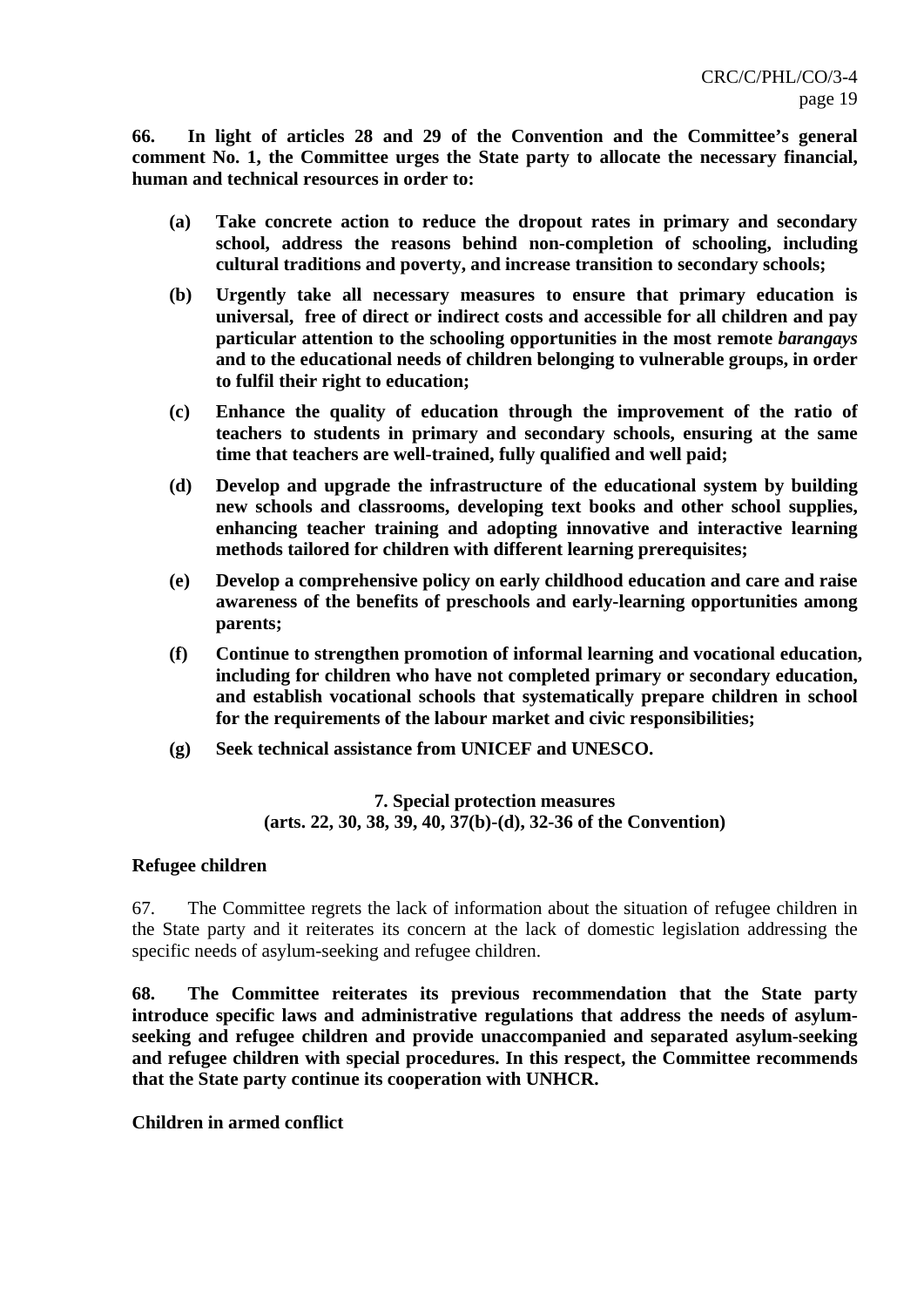69. The Committee welcomes the continuing implementation of the Comprehensive Programme for Children Involved in Armed Conflict (CP-CIAC), the work of the SA CAACD as well as the various initiatives to address the situation of children affected by armed conflict. The Committee also welcomes the visit by the Special Representative of the Secretary-General for Children and Armed Conflict to the Philippines in December 2008 and the signature, in July 2009, of an action plan by the Moro Islamic Liberation Front (MILF) with concrete and timebound steps to prevent the recruitment of children and promote their reintegration into civilian life. While noting these positive steps, the Committee reiterates its concerns expressed upon the consideration in May/June 2008 of the State party's initial report on the Optional Protocol on the involvement of children in armed conflict (CRC/C/OPAC/PHL/CO/1), in particular the continued reported recruitment of children by armed groups to serve as combatants, spies, guards, cooks or medics and at the lack of prosecution of perpetrators of such crimes, partly due to the ambiguity of Republic Act 7610, article 10, section 22 (b) prohibiting the recruitment of children which does not provide for punitive sanctions for the violations.

70. The Committee also expresses its deep concern at the continuing and increasing displacement of children and their limited access to social and health services, education and to development due to the adverse effects of internal armed conflict. Moreover, the Committee remains concerned at the impact of the internal armed conflict on children not involved in hostilities, in particular children living in Mindanao.

**71. The Committee recalls its recommendations made upon the consideration of the State party's initial report on the Optional Protocol on the involvement of children in armed conflict (CRC/C/OPAC/PHL/CO/1) and it urges the State party to fully implement these recommendations, especially those aimed at the effective implementation of the existing legislation prohibiting and criminalizing the recruitment and involvement of children in hostilities and at the continuation and strengthening of measures aimed at the demobilization, physical and psychological recovery and social reintegration of the victims, including measures to address the situation of displacement of children and to ensure their access to social and health services, education and to development. The Committee also calls on the State party to take the necessary legislative measures to address the ambiguity of Republic Act 7610, article 10, section 22 (b) prohibiting the recruitment of children, to ensure that the perpetrators of such violations are punished. The Committee further recommends that the State party ensure that children in armed conflict are not treated as children in conflict with the law and that the State party ratify the Rome Statute of the International Criminal Court as well as the Protocol Additional to the Geneva Conventions of 12 August 1949 and relating to the Protection of Victims of International Armed Conflicts (Protocol I).** 

## **Economic exploitation, including child labour**

72. While noting various efforts by the State party to combat child labour, including the Sagip-Batang Manggagawa (SBM) rescue mechanism and the establishment of SBM Quick Action Teams (QATs), the Committee is deeply concerned at the high number of child workers between the age of 5 and 14 in the State party. The Committee is particularly concerned that many of these children work in hazardous or dangerous conditions and are exposed to various forms of sexual and economic exploitation, including the worst forms of child labour.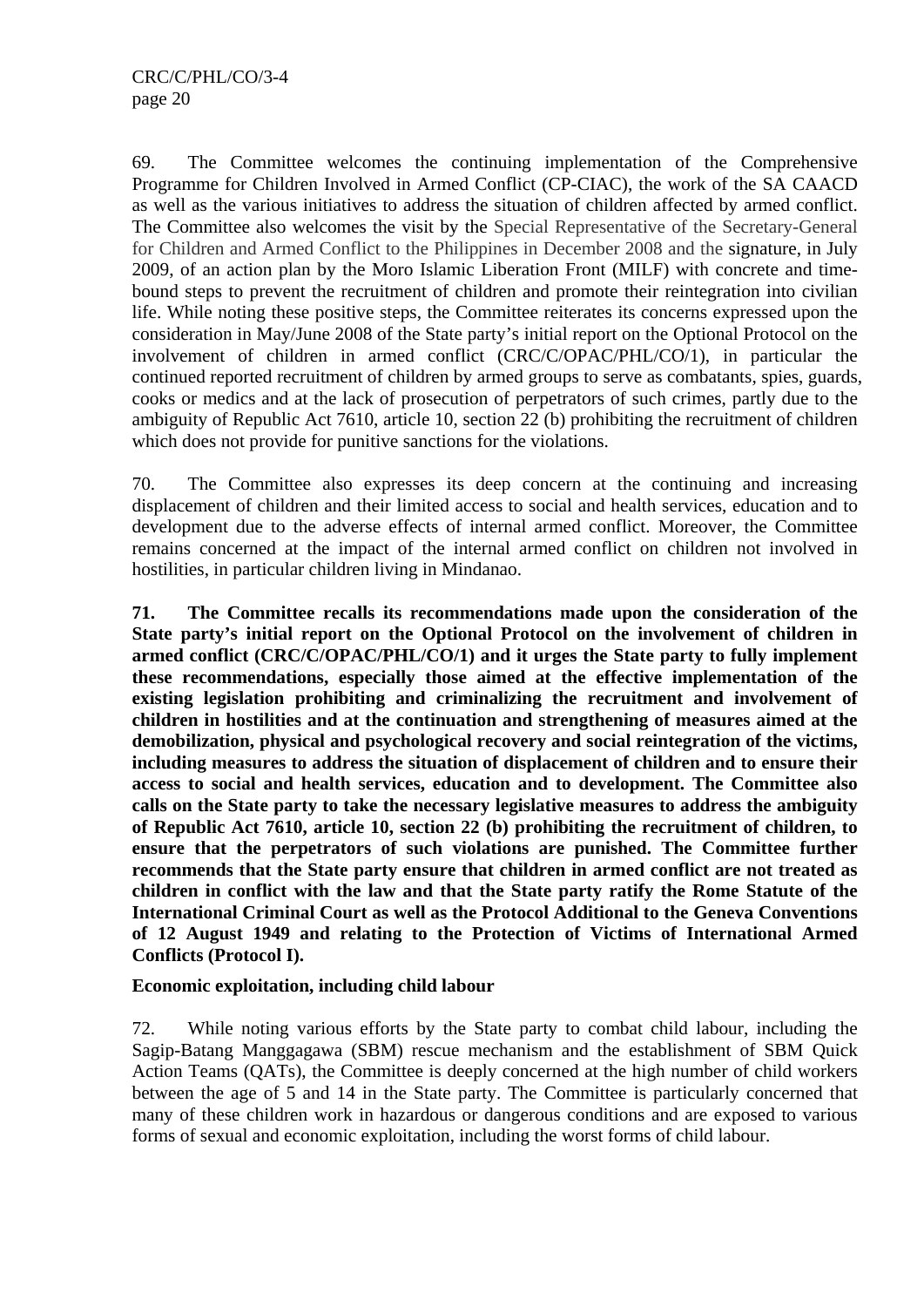73. **The Committee urges the State party to intensify its efforts to combat child labour and protect children from all forms of sexual and economic exploitation, including the worst forms of child labour. The Committee recommends that the State party:** 

- **(a) Strengthen its national legislation prohibiting child labour in accordance with international standards;**
- **(b) Effectively implement its domestic labour laws, including the Elimination of the Worst Forms of Child Labor Act (Republic Act 9231), and programmes and ensure that child workers participate in discussions about the solution to this problem;**
- **(c) Improve the labour inspection system, including by increasing the number of labour inspections, in order to safeguard that work performed by children is light work and not exploitative and, in particular, empower the system to monitor and report on the practice of domestic and rural labour by children;**
- **(d) Ensure the imposition of fines and criminal sanctions to persons making use of illegal child labour;**
- **(e) Organize mandatory training for law enforcement officials, prosecutors and judges;**
- **(f) Adopt all appropriate measures to facilitate recovery and access to educational opportunities for former child workers;**
- **(g) Continue to seek technical assistance from the International Labour Organization/ International Programme on the Elimination of Child Labour.**

## **Street children**

74. The Committee remains seriously concerned at the high number of children living in the streets (nearly 250,000) and their special vulnerability to various forms of violence and abuse, including sexual and economic exploitation. The Committee also notes with concern the continued lack of a systematic and comprehensive strategy to address the need for the prevention, reduction of the number and protection of children living in the streets. The Committee is further concerned at certain rescue operations conducted in various areas of Manila, also referred to as 'rescue of indigents', 'clean-up of street dwellers' or 'round-ups' and the lack of follow-up of such operations.

## **75. The Committee recommends that the State party:**

- **(a) Develop a comprehensive strategy to address the root causes of the phenomenon, and to prevent and reduce the number of street children and protect those living in the streets, and translate this strategy into concrete programmes at the local level, addressing the root causes of the problem. The strategy and programmes should be developed with the cooperation of the children themselves, civil society and relevant professionals, especially at the local level;**
- **(b) Place emphasis on ensuring the right of children to education, among other measures by linking it to the Conditional Cash Transfer (CCT) program, so that**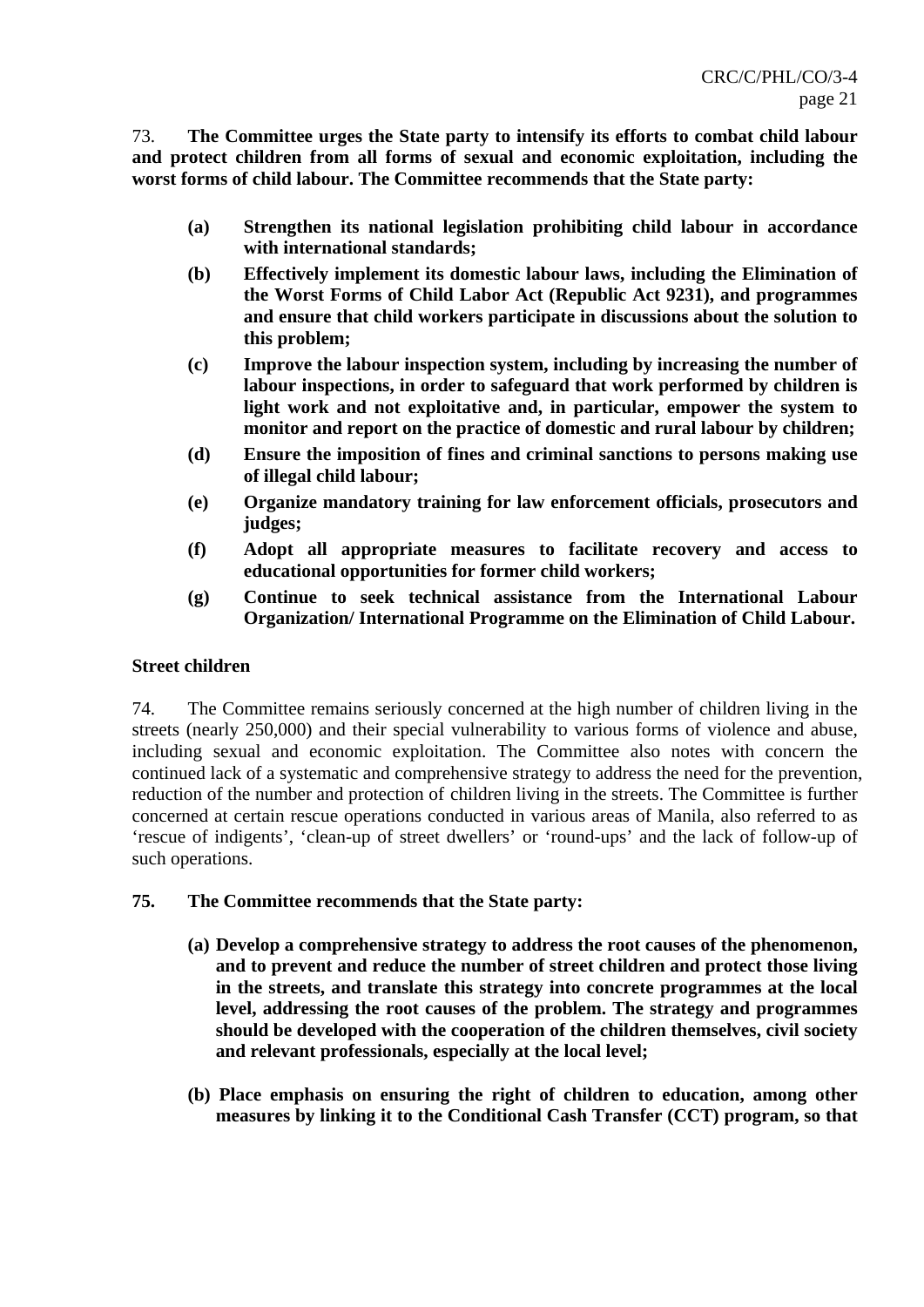**families, communities and street children themselves commit to children's education with State support;** 

**(c) Ensure that street children are not treated as children in conflict with the law;** 

**(d) Ensure that street children are provided with adequate nutrition, clothing and shelter as well as with social and health services and educational opportunities, such as vocational and life skills training, including through trained street workers and counselors;** 

**(e) Provide street children with adequate recovery and social reintegration services for physical and sexual abuse and promote reunification with their families, when feasible.** 

## **Sexual exploitation and abuse**

76. While noting the State party's efforts to address sexual exploitation and abuse of children, such as the launching of the Child Wise Tourism Campaign and the Personal Safety Lessons (PSL) project, the Committee expresses its concern at information that a number of groups are vulnerable to commercial sexual exploitation, including street children, children involved in "prosti-tuition" (e.g. earning for tuition fees), "call girls / boys" (who engage in seasonal prostitution mostly to address the emergency needs of their families or for their own upkeep), and young female overseas Filipino workers (OFWs) who work as "entertainers".

- **77. The Committee urges the State party to:** 
	- **(a) Conduct a comprehensive study to assess the causes, nature and extent of commercial sexual exploitation and child pornography;**
	- **(b) Review its domestic laws on the protection of children against sexual exploitation, including the use of children for pornography, in order to provide all child victims of such exploitation with equal protection;**
	- **(c) Effectively implement the 1992 Child Protection Act (Republic Act 7610) as amended to ensure that parents are able to promote the welfare and safeguarding of their children;**
	- **(d) Provide adequate programmes of assistance, recovery and reintegration for sexually exploited children in accordance with the Declaration and Agenda for Action and the Global Commitment adopted at the First, Second and Third World Congresses against Sexual Exploitation of Children.**

## **Sale, trafficking and abduction**

78. While noting the various legislative, administrative and policy measures adopted by the State party, the Committee notes with concern that a high number of women and children continue to be trafficked from, through and within the country for purposes of sexual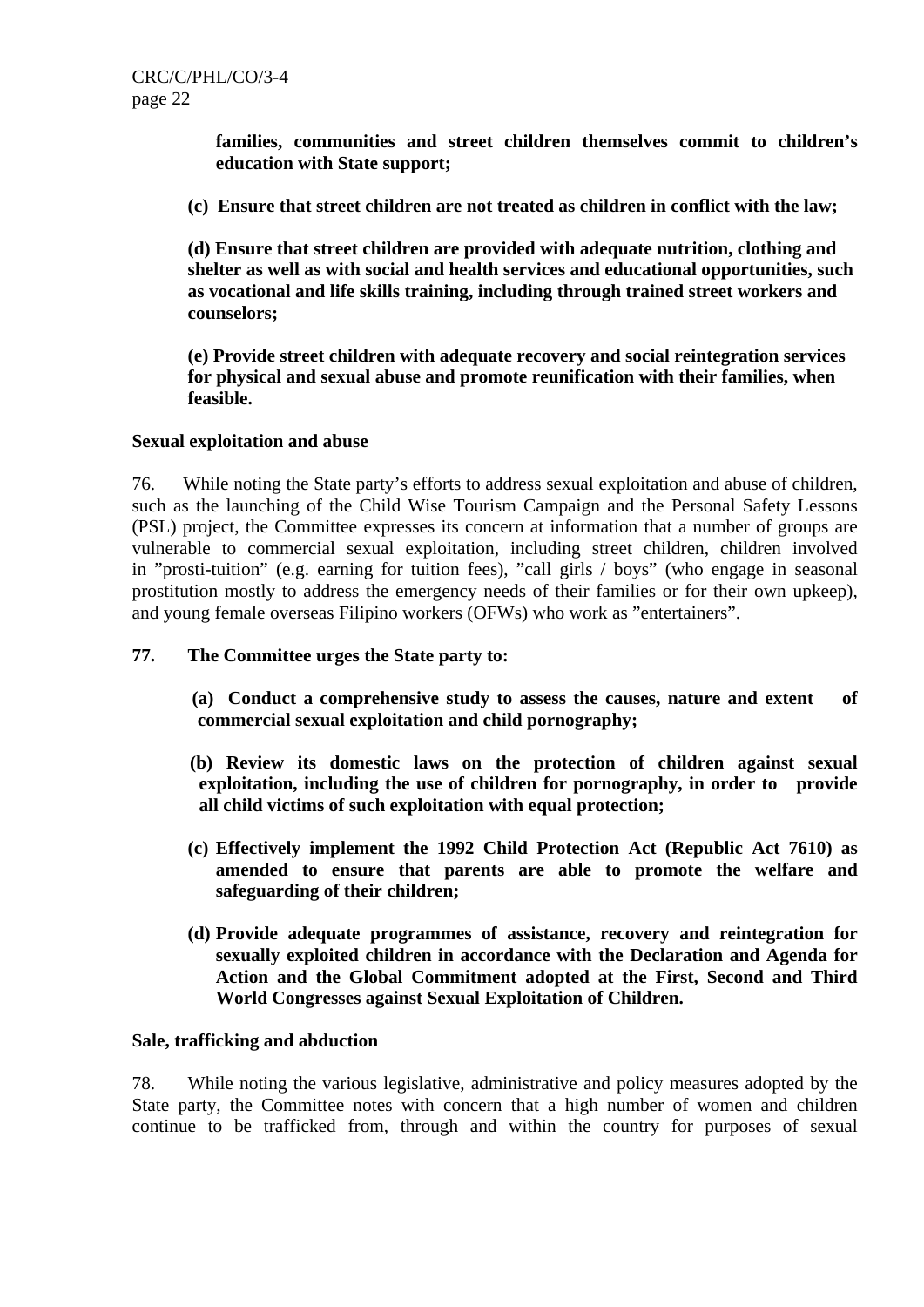exploitation and labour. The Committee is particularly concerned at the low number of prosecutions and convictions of traffickers and it is also concerned at existing risk factors contributing to trafficking activities, such as persistent poverty, temporary overseas migration, growing sex tourism, impunity and weak law enforcement in the State party. The Committee is further concerned that, due to the illegal and clandestine nature of child trafficking and the lack of an effective data collection mechanism, it is difficult to ascertain the number of victims and the purpose of trafficking.

**79. The Committee recommends that the State party intensify its efforts to prevent and combat trafficking in human beings, especially women and children, including for purposes of sexual exploitation and labour, inter alia, by:** 

- **(a) Establishing a strong and systematic monitoring mechanism for gathering data to ascertain the number of victims and the purpose of trafficking;**
- **(b) Supporting programmes and information campaigns to prevent trafficking and providing mandatory training for law enforcement officials, prosecutors and judges on the anti-trafficking legislation;**
- **(c) Paying particular attention to existing risk factors, such as the growing sex tourism in the region, and continuing to collaborate with the Department of Tourism and tourism service providers in this respect;**
- **(d) Implementing the Protocol to Prevent, Suppress and Punish Trafficking in Persons Especially Women and Children, supplementing the United Nations Convention against Transnational Organized Crime, particularly by increasing the provision of medical, psychological and legal support to victims; and**
- **(e) Considering the ratification of the 1980 Hague Convention on the Civil Aspects of International Child Abduction.**

# **Administration of juvenile justice**

80. The Committee welcomes the adoption, in 2006, of Republic Act 9344 (Juvenile Justice and Welfare Act or JJWA) which raises the minimum age of criminal responsibility from nine to fifteen years and prohibits and criminalizes acts of torture and ill-treatment against children in conflict with the law. However, the Committee is concerned at the slow pace of implementation of the JJWA and, in particular, at the number of detained children and that children in conflict with the law do not effectively have legal safeguards and access to medical care. The Committee also expresses its concern at the limited use of diversion and the alleged widespread practice of pretrial detention of children. The Committee further regrets the lack of specialized courts and personnel and it expresses its serious concern at the conditions of detention of children, who are often detained, with adults, in overcrowded facilities in poor conditions. In addition, the Committee is concerned at the recent initiatives to lower the age of criminal responsibility of children.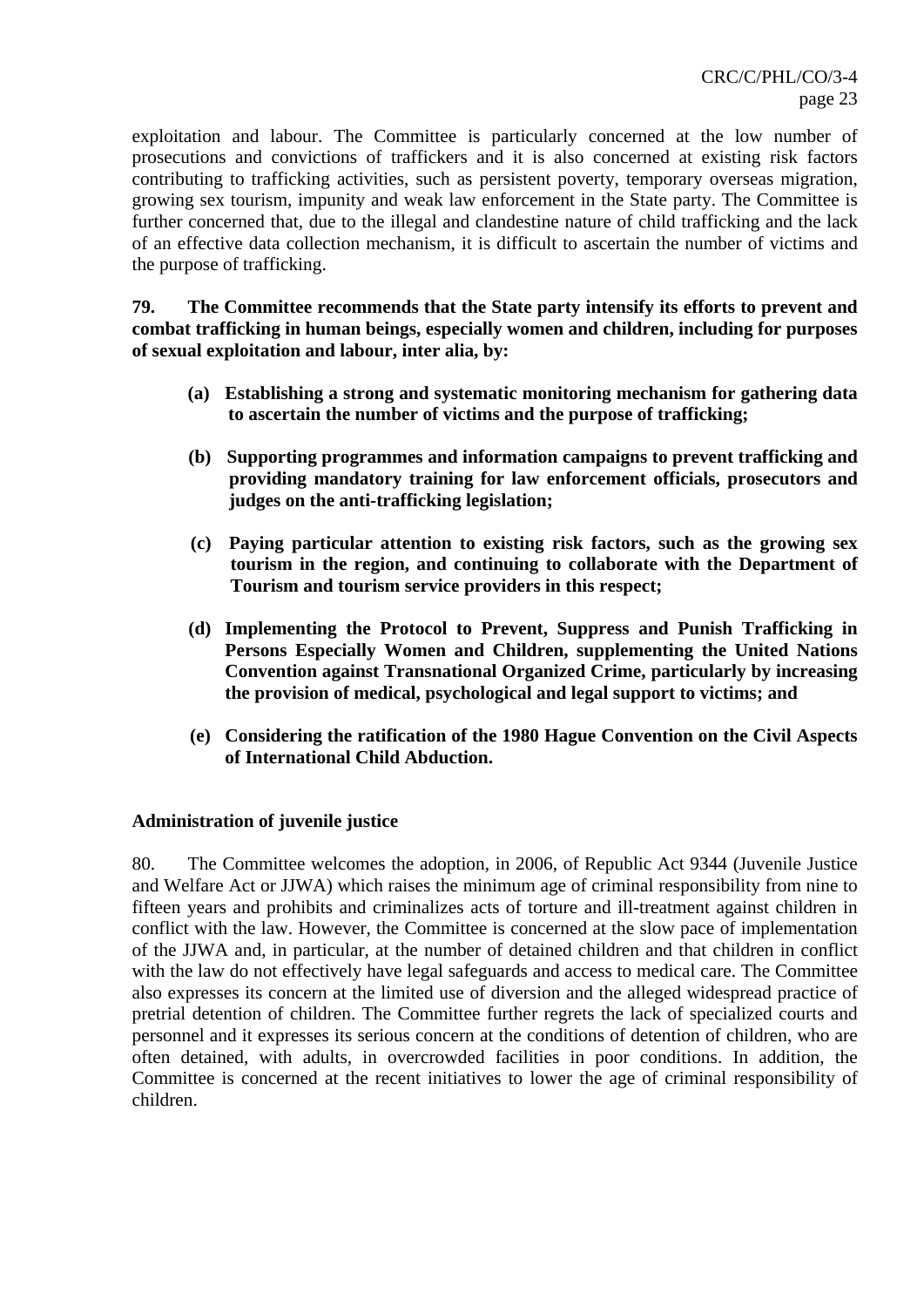**81. The Committee urges the State party to ensure that juvenile justice standards are fully implemented, in particular articles 37 (b), 39 and 40 of the Convention, as well as the United Nations Standard Minimum Rules for the Administration of Juvenile Justice (the Beijing Rules), the United Nations Guidelines for the Prevention of Juvenile Delinquency (the Riyadh Guidelines) and the United Nations Rules for the Protection of Juveniles Deprived of their Liberty (the Havana Rules). The Committee recommends that the State party, while taking into account the Committee's general comment No. 10 (2007) on the administration of juvenile justice: :** 

- **(a) Take all necessary measures to ensure that the age of criminal responsibility is not lowered;**
- **(b) Continue to release children having committed minor offences in accordance with the provisions of the JJWA and the Executive Order No. 633;**
- **(c) Expand the use of alternative measures to deprivation of liberty, such as diversion, probation and counselling and community services;**
- **(d) Take all necessary measures to ensure that children are held in detention only as a last resort and for the shortest possible period of time;**
- **(e) Take effective measures to ensure that when detention is carried out, it is applied in compliance with the law and respects the rights of the child as set forth in the Convention and that children are held separately from adults both in pretrial detention and after being sentenced;**
- **(f) Take all necessary measures to ensure that children are not ill-treated in detention, that they have the right to maintain contact with their families through correspondence and visits and that cases involving juveniles are brought to trial as quickly as possible;**
- **(g) Ensure that detained children have access to legal counsel and to medical care, immediately after arrest and during all stages of detention;**
- **(h) Adopt measures to ensure that an interpreter is provided free of charge in the case of indigenous children if required and that the child is guaranteed legal assistance, in a culturally sensitive manner, in accordance with the Committee's general comment No. 11(2009) on indigenous children and their rights under the Convention;**
- **(i) Continue to undertake training programmes on relevant international standards and widely disseminate the provisions of the JJWA to the general public and in particular to all professionals working with the juvenile justice system, including police officers, so as to enhance understanding, awareness and knowledge of the JJWA;**
- **(j) Seek technical assistance and other cooperation from the United Nations Interagency Panel on Juvenile Justice, which includes UNODC, UNICEF, OHCHR and NGOs.**

**Protection of witnesses and victims of crimes**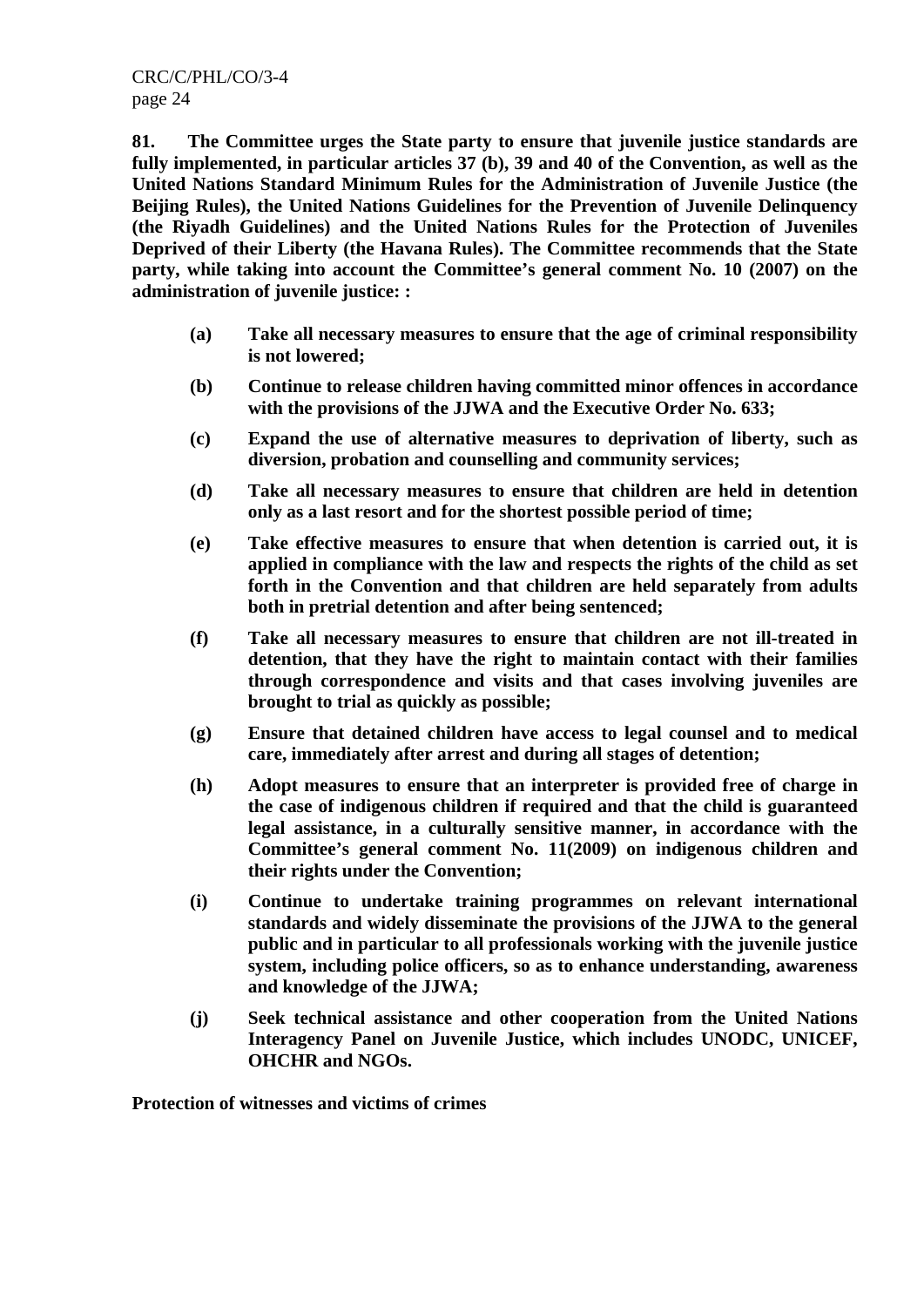**82. The Committee also recommends that the State party ensure, through adequate legal provisions and regulations, that all children victims and/or witnesses of crimes, e.g. children victims of abuse, domestic violence, armed conflict, sexual and economic exploitation, abduction, and trafficking and witnesses of such crimes, are provided with the protection required by the Convention and that it take fully into account the United Nations Guidelines on Justice in Matters Involving Child Victims and Witnesses of Crime (Economic and Social Council resolution 2005/20 of 22 July 2005, annex).** 

## **Children belonging to minorities and indigenous peoples**

83. While acknowledging steps taken to address the precarious situation of indigenous children, such as the inclusion for the first time of indigenous people's concerns in the Medium-Term Philippine Development Plan 2004-2010 (MTPDP), the Committee reiterates its concern at the widespread poverty among minorities and indigenous peoples and the limited enjoyment of their human rights, in particular, concerning their access to social and health services and education. The Committee is also concerned at the lack of information in the State party's report and during the dialogue with the delegation of the actual impact of the application of the 1997 Indigenous People's Rights Act (IPRA) on children.

**84. Taking into account its general comment No. 11 (2009), the Committee recommends that the State party take the necessary steps to ensure that indigenous children and children belonging to minorities fully enjoy all of their human rights equally and without discrimination. In this respect, the Committee recommends that the State party strengthen its efforts to implement the IPRA and develop and implement policies and programmes in order to ensure equal access for indigenous and minority children to culturally appropriate services, including social and health services and education. The Committee also recommends that general comment No. 11 guide the review process of the IPRA and the MTPDP to ensure that the specific rights of children are upheld. The Committee further recommends that the State party strengthen its mechanisms for data collection on minority and indigenous children so as to identify existing gaps and barriers to the enjoyment of their human rights and with a view to developing legislation, policies and programmes to address such gaps and barriers. Furthermore, the Committee recommends that the State party raise awareness in communities and schools of the multicultural nature of the Filipino society and the need for education to be sensitive to traditions, languages and views by different ethnic groups.** 

## **8. Ratification of international human rights instruments**

**85. The Committee encourages the State party to consider ratifying the international human rights instruments to which it is not yet a party, namely the International Convention for the Protection of all Persons from Enforced Disappearance, the Optional Protocol to the Convention against Torture, the Optional Protocol to the Convention on the Rights of Persons with Disabilities and the Optional Protocol to the International Covenant on Economic, Social and Cultural Rights.** 

## **9. Follow-up and dissemination**